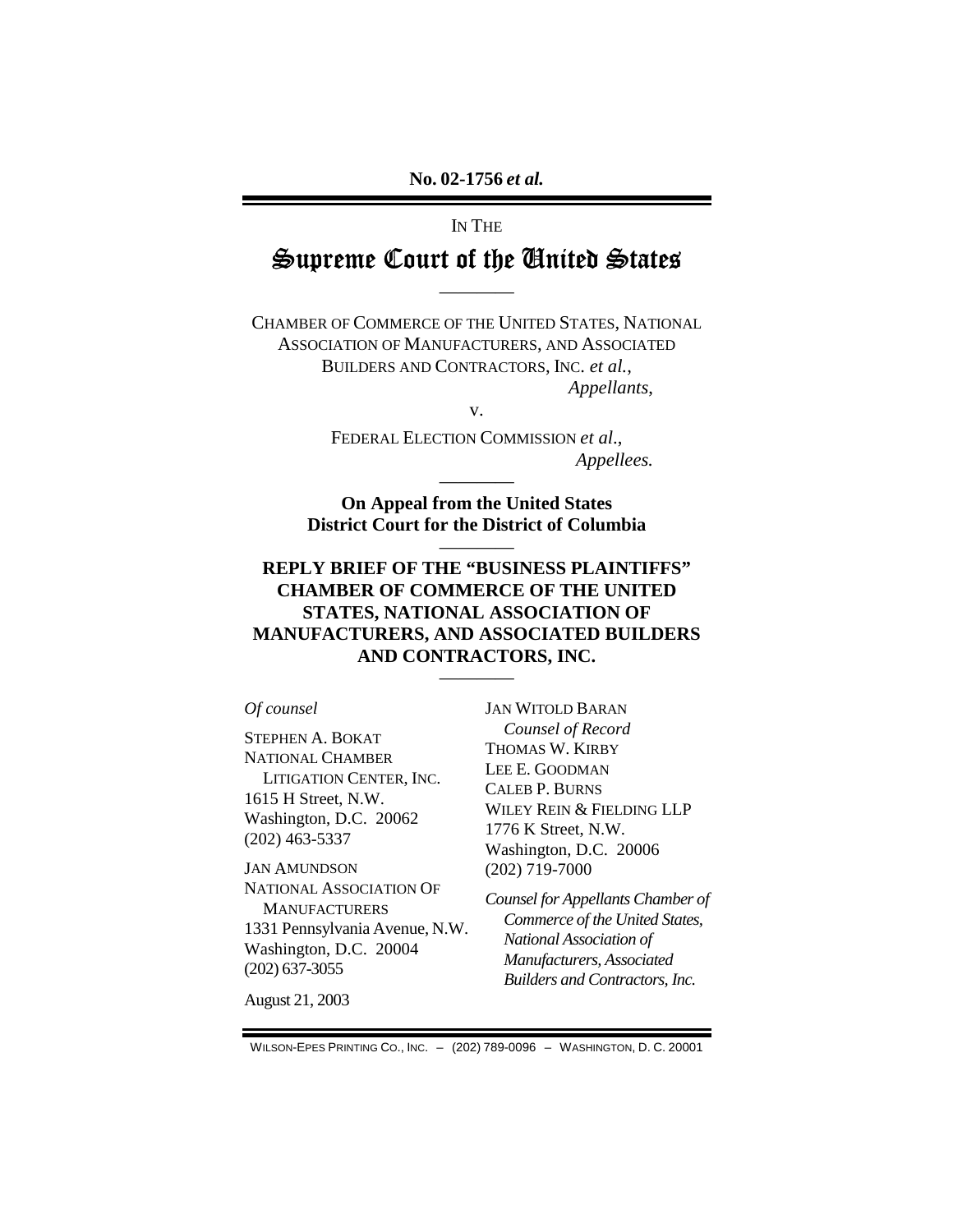### **CORPORATE DISCLOSURE STATEMENT**

The Corporate Disclosure Statement is included on page iii of the Business Plaintiffs' Jurisdictional Statement.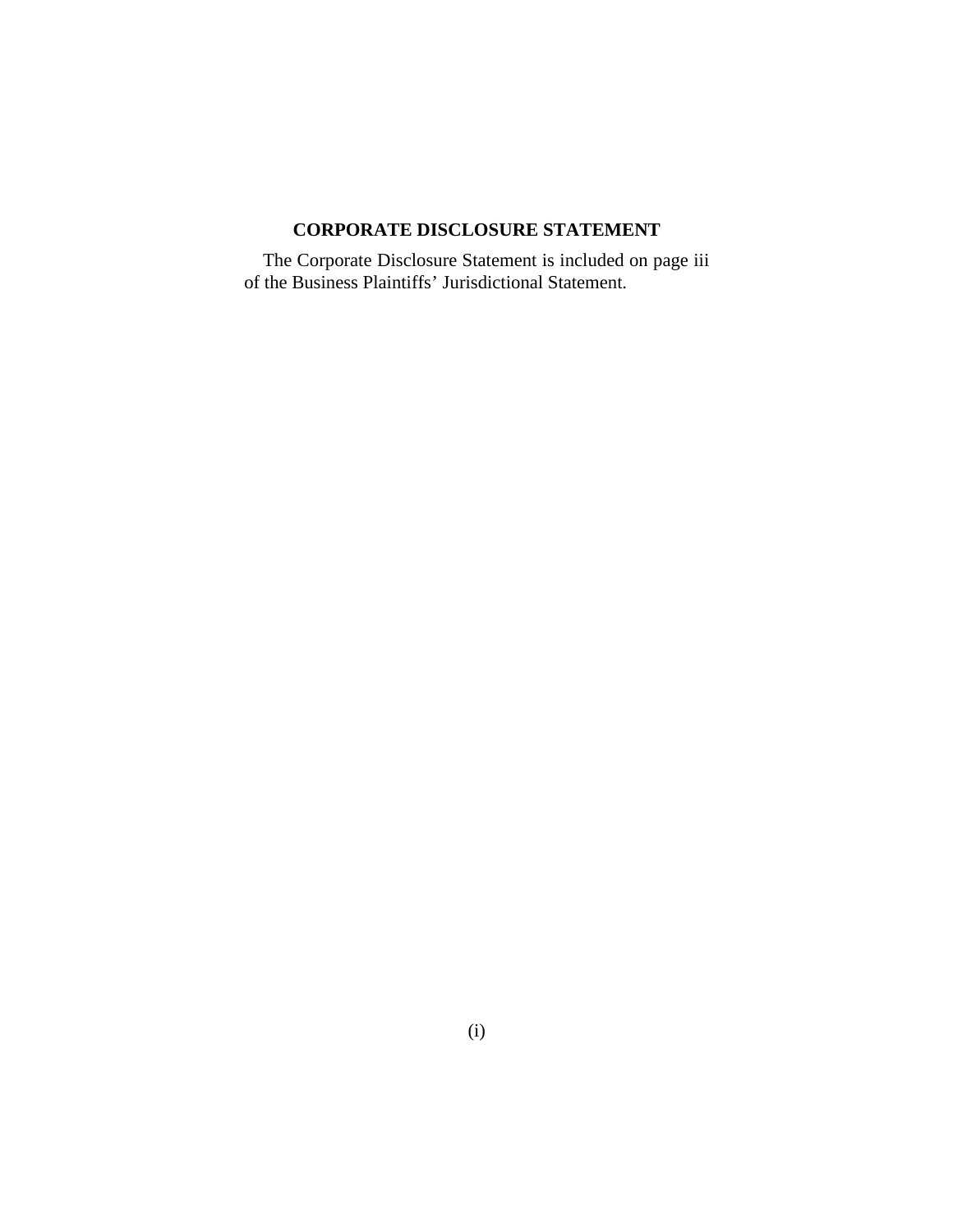### TABLE OF CONTENTS

|                                                                                                                                                                               | Page         |
|-------------------------------------------------------------------------------------------------------------------------------------------------------------------------------|--------------|
| CORPORATE DISCLOSURE STATEMENT                                                                                                                                                | $\mathbf{i}$ |
|                                                                                                                                                                               | $\mathbf{V}$ |
| DEFENDANTS DO NOT DISPUTE KEY<br>$\mathbf{I}$ .<br>ASPECTS OF THE BUSINESS PLAIN-                                                                                             | 1            |
| FAR FROM ACHIEVING WHAT BUCKLEY<br>II.<br>INTENDED, DEFENDANTS' ATTEMPT<br>TO SUPPRESS ALL SPEECH LIKELY TO<br>AFFECT AN ELECTION IS DIRECTLY<br>CONTRARY TO BUCKLEY AND MCFL | 3            |
| BECAUSE THE ELECTIONEERING<br>III.<br>COMMUNICATION STANDARD SUP-<br>PRESSES CORE SPEECH, IT IS SUBJECT                                                                       | 7            |
| IV. DEFENDANTS FAIL TO SHOW THAT<br>THE ELECTIONEERING COMMUNICA-<br>TION PROVISIONS ARE NARROWLY                                                                             | 9            |
| V. CORPORATE SPEECH DOES NOT OVER-<br>SHADOW OTHER SPEECH DURING                                                                                                              | 13           |
| VI. DEFENDANTS MAKE NO SERIOUS<br>ATTEMPT TO DEFEND BCRA'S BACKUP<br>DEFINITION OF ELECTIONEERING                                                                             | 15           |
| VII. BCRA'S "COORDINATION" PROVISIONS<br>INVALID AND SUBJECT TO<br>ARE<br>REVIEW IN THIS ACTION.                                                                              | 16           |
|                                                                                                                                                                               |              |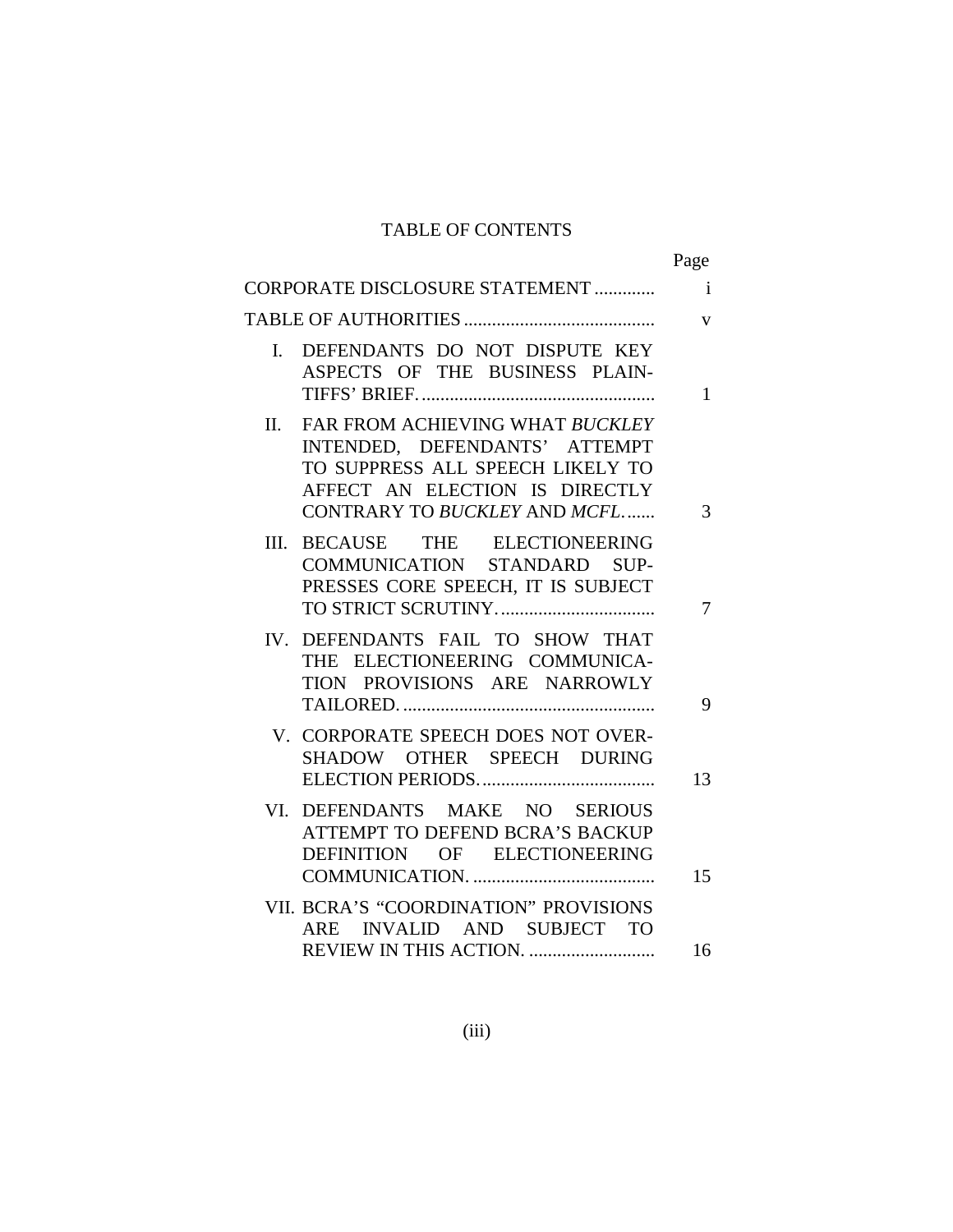### TABLE OF CONTENTS—Continued

| A. | BCRA's New Provision Restricting     |    |
|----|--------------------------------------|----|
|    | Coordination With Political Parties  |    |
|    | Clearly Is Subject To Review Now     | 17 |
| B. | BCRA's Specification That Speech May |    |
|    | Be Condemned As A Coordinated        |    |
|    | Contribution In The Absence Of Any   |    |
|    |                                      | 18 |
|    |                                      |    |
|    |                                      |    |

iv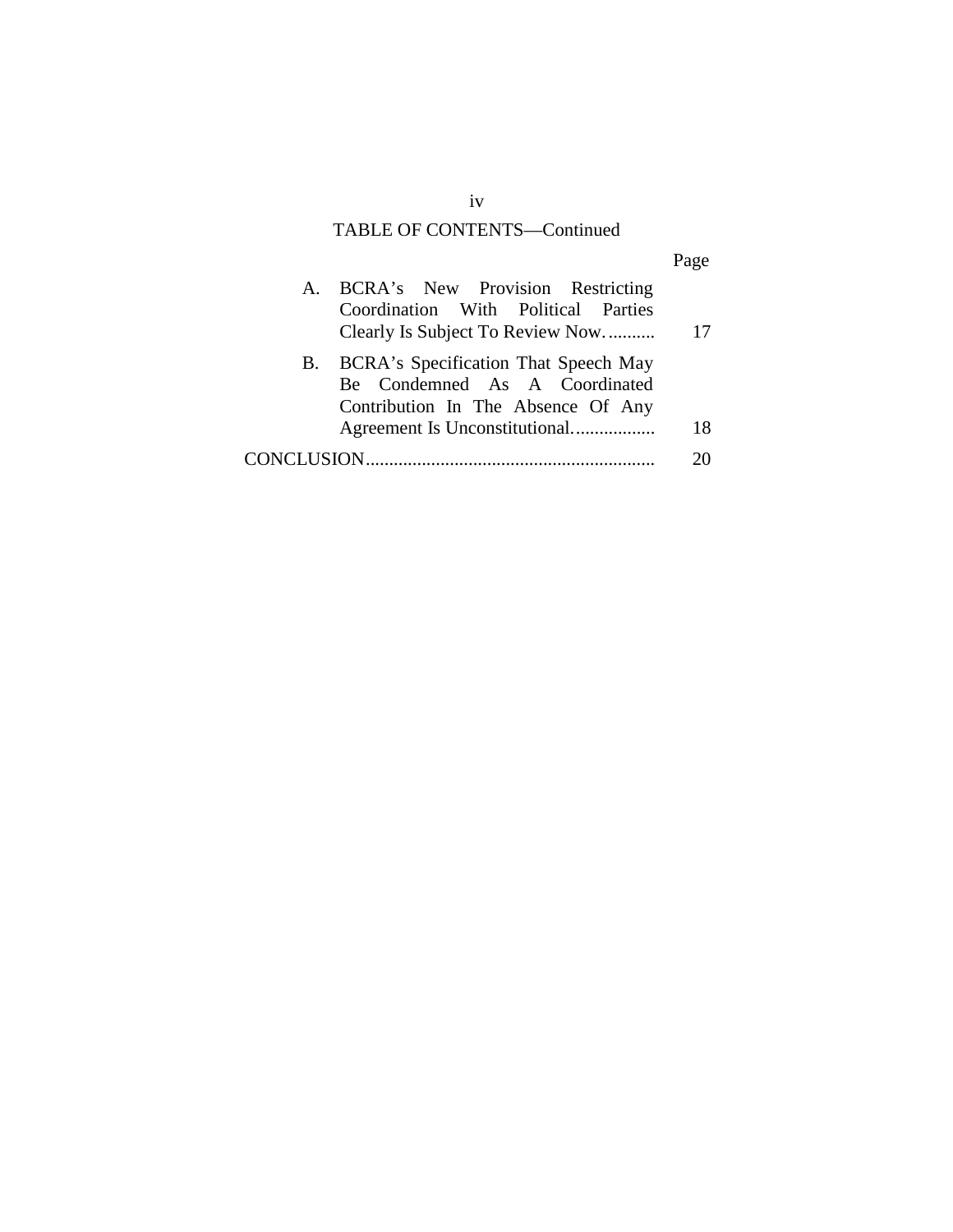### TABLE OF AUTHORITIES

# CASES Page

| Austin v. Michigan Chamber of Commerce, 494       |                |
|---------------------------------------------------|----------------|
|                                                   | $4 - 5$        |
| Bridges v. California, 314 U.S. 252 (1941)        | 10             |
|                                                   |                |
| Colorado Republican Federal Campaign              |                |
| Committee v. FEC, 518 U.S. 604 (1996)             | $\overline{4}$ |
| FEC v. Beaumont, 123 S. Ct. 2200 (2003)           | 5              |
| FEC v. Colorado Republican Federal Campaign       |                |
|                                                   | 5              |
| FEC v. Massachusetts Citizens for Life, Inc., 479 |                |
|                                                   |                |
| FEC v. National Conservative Political Action     |                |
| Committee, 470 U.S. 480 (1985)                    | $\overline{4}$ |
| First National Bank of Boston v. Bellotti, 435    |                |
|                                                   | $\overline{4}$ |
| Gentile v. State Bar of Nevada, 501 U.S. 1030     |                |
|                                                   | 16             |
| Karhani v. Meijer, No. 03-CV-71654-DT, 2003       |                |
| WL 21554338 (E.D. Mich. June 6, 2003)             | 11             |
| Linmark Associates, Inc. v. Township of           |                |
| Willingboro, 431 U.S. 85 (1977)                   | 9              |
| Mills v. Alabama, 384 U.S. 214 (1966)             | 8              |
| NAACP v. Button, 371 U.S. 415 (1963)              | 13             |
| San Antonio Independent School District v.        |                |
|                                                   | 10             |
| Speiser v. Randall, 357 U.S. 513 (1958)           | $\overline{4}$ |
| Wood v. Georgia, 370 U.S. 375 (1962)              | $10 - 11$      |

### CONSTITUTION, STATUTES, REGULATIONS

| Constitution of the United States First      |  |  |  |  |  |
|----------------------------------------------|--|--|--|--|--|
|                                              |  |  |  |  |  |
| Bipartisan Campaign Reform Act of 2002, Pub. |  |  |  |  |  |
|                                              |  |  |  |  |  |

v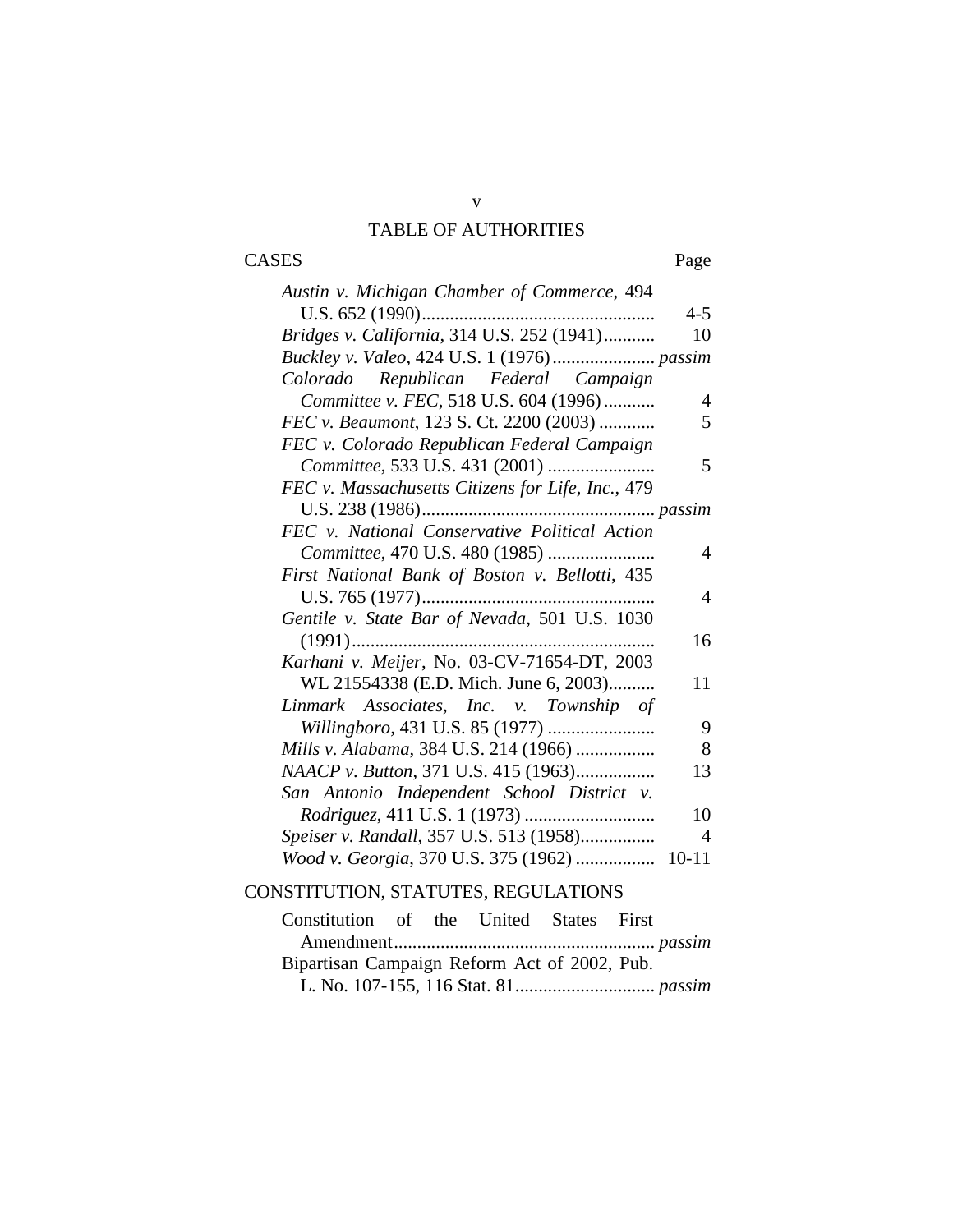# TABLE OF AUTHORITIES—Continued

| ٠<br>× |
|--------|
|--------|

| <b>MISCELLANEOUS</b>                                                                          |   |
|-----------------------------------------------------------------------------------------------|---|
| 147 Cong. Rec. S2712 (daily ed. Mar. 22, 2001)<br>147 Cong. Rec. S3034-35 (daily ed. Mar. 28, | Q |
|                                                                                               | Q |
| 147 Cong. Rec. S3043 (daily ed. Mar. 28, 2001)                                                |   |
| Annenberg Public Policy Center, Issue Advertis-                                               |   |
| ing in the 1999-2000 Election Cycle                                                           |   |
|                                                                                               |   |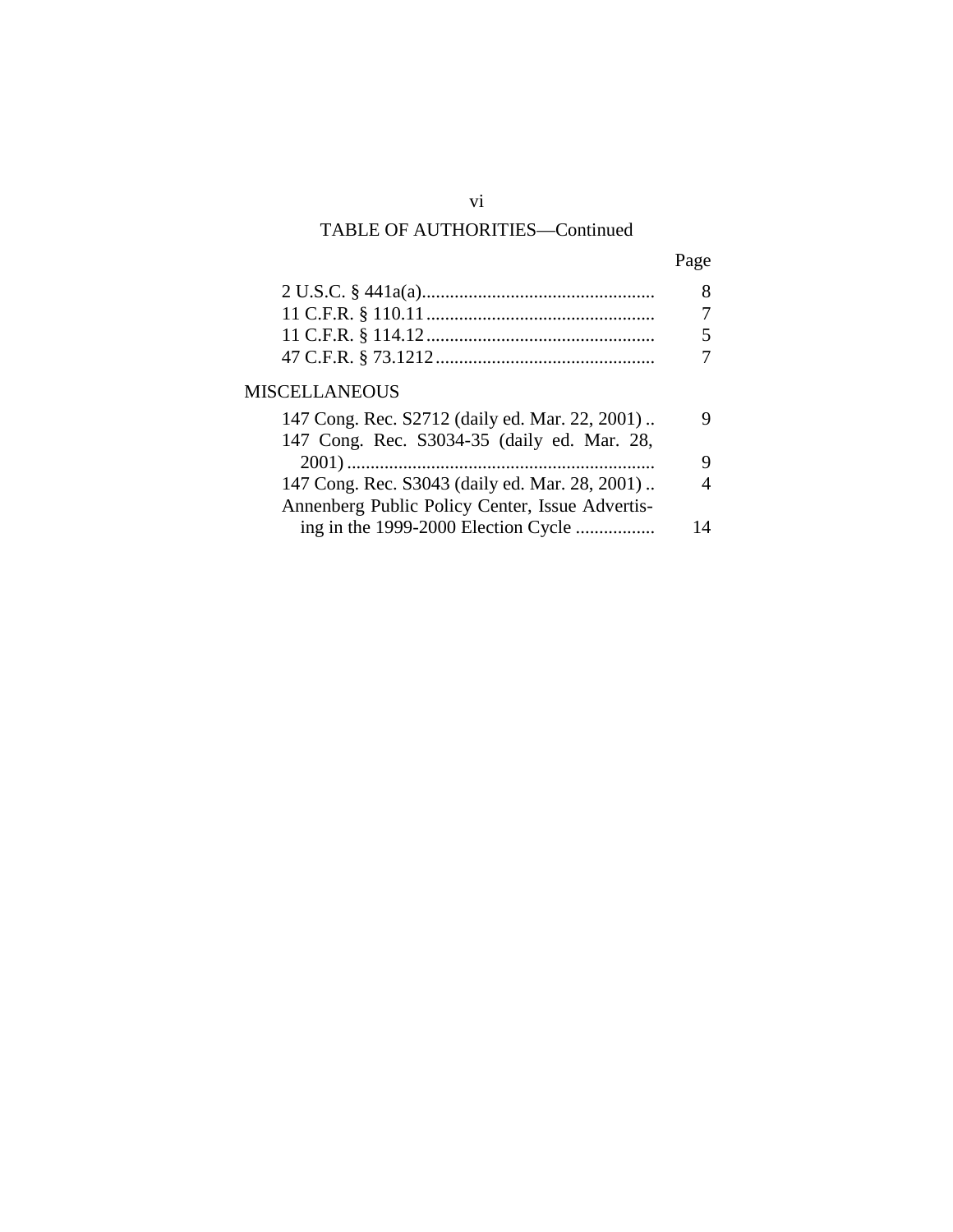The Business Plaintiffs submit this reply to the Brief For The Federal Election Commission, et al. ("FECBr.") and the Brief For Intervenor-Defendants Senator John McCain, et al. ("IntDefBr."), collectively the "Defendants."

### **I. DEFENDANTS DO NOT DISPUTE KEY ASPECTS OF THE BUSINESS PLAINTIFFS' BRIEF.**

Strikingly, Defendants do not contest most of the key factual premises for the challenges to the electioneering communication and coordination provisions presented in the Business Plaintiffs' Brief ("BPBr.").<sup>1</sup> For example, Defen**dants do not dispute that:** 

BCRA's electioneering communication standard targets and suppresses *independent* speech concerning issues and candidates. BPBr. 34-40.

Business corporations are vitally affected by and interested in the formulation and implementation of federal legislation and policy and in assuring that their knowledge and concerns are fully and effectively communicated to the public and to federal officials. BPBr. 4, 16-17.

All Americans, including American voters and government officials, have a vital interest in hearing what business corporations have to say on the key issues of the day. BPBr. 4.

Because the electioneering communication standard focuses on electronic signals that do not respect political boundaries, the minimum 90 day blackout periods for mentioning candidate names in independent speech imposed by the primary definition of electioneering communication

 $1$  The Intervenor-Defendants have gratuituously cited certain confidential materials in their briefs. *See, e.g.,* IntDefBr. 47, 51. Not one of the district judges, in their lengthy opinions, saw any need to quote or cite this material, nor did the Solicitor General in his brief. Judge Kollar-Kotelly's May 2, 2003, Memorandum Opinion and Order declined to make the material public, 251 F. Supp. 2d 919 (D.D.C. 2003), and the Intervenor-Defendants elected not to appeal that ruling.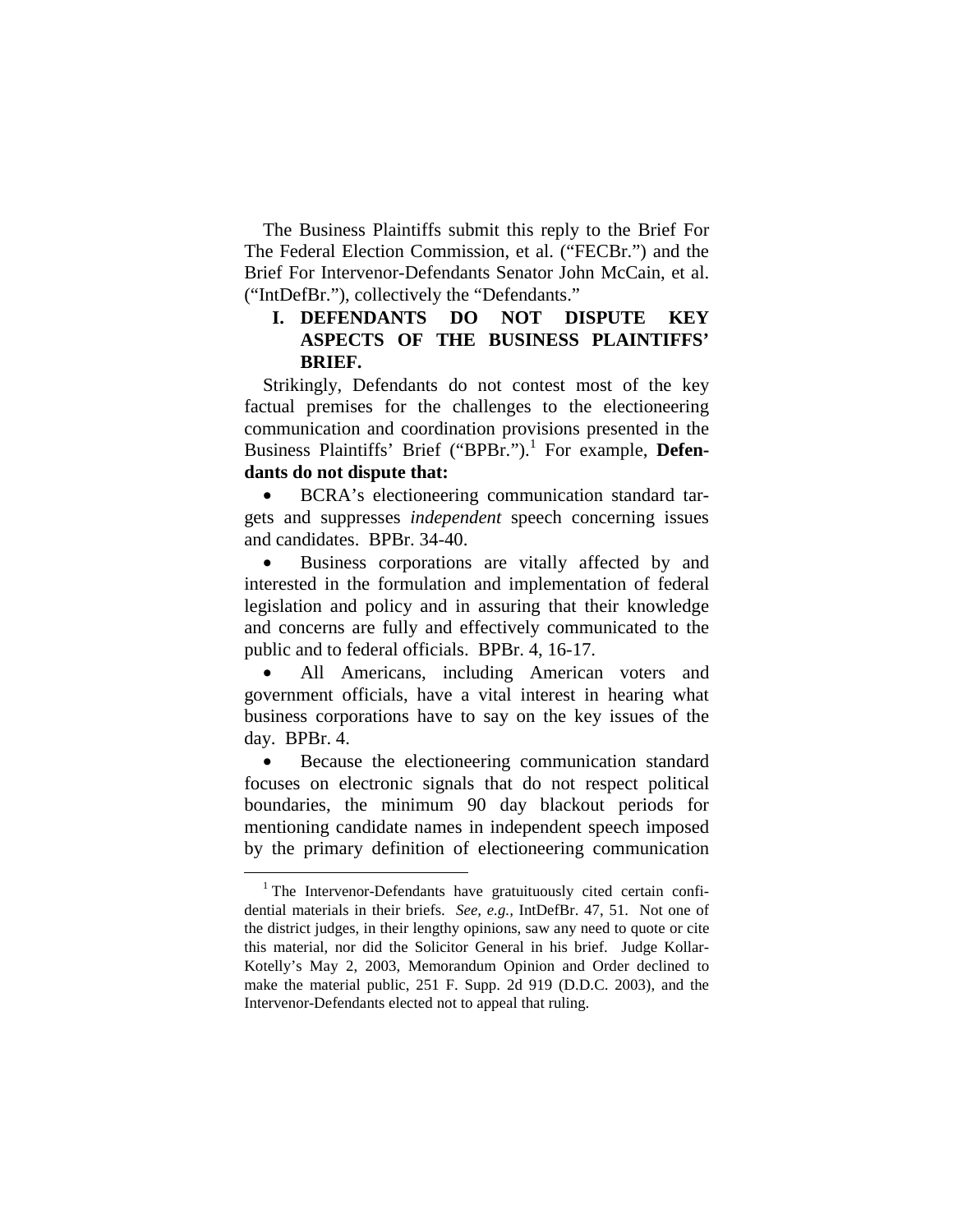will be considerably extended for tens of millions of Americans to half the election year or more in some cases. BPBr. 5,  $8-10.<sup>2</sup>$ 

• Blackout periods mandated by the primary electioneering communication standard encompass times when important legislative developments often occur, and other major matters involving incumbent officeholders—urgently requiring public corporate comment—have and will occur. BPBr. 16-17.

Americans tend to be most focused upon and receptive to discussions of public policy issues in months prior to elections, the very periods covered by the electioneering communication blackouts.<sup>3</sup>

References to candidates in public speech serve important communicative functions independent of an electoral effect, such as (i) identifying bills, proposals, or policies; (ii) providing important and efficient cues as to the merits of such matters (*e.g.*, a "Kennedy tax bill" or a "Gingrich tax cut"); (iii) directing public response to involved public leaders; and (iv) persuading. BPBr. 16-18.

 $2$  For example, New York City television and radio will be blacked out for their entire listening area by nominating events in New Jersey, Pennsylvania, and Connecticut; Washington, D.C., radio and television will be blacked out by nominating events in Maryland and Virginia. Users of satellite radio broadcasts and night-time clear channel AM broadcasts—*e.g.*, farmers and truckers—will be blacked out much of the election year by nominating events throughout the multistate region

reached by those signals.<br><sup>3</sup> The Intervenor-Defendants respond that broadcast time is more expensive during the pre-election period and "the airwaves are crowded with campaign ads." IntDefBr. 65. True enough. It also is true that a location in a busy mall often is more expensive than isolated space, and it is crowded with other stores, including competitors. Nevertheless, many businesses vie for mall locations. The fact is that it is easiest to sell a public policy idea to the public when people are most interested in public policy issues. BPBr. 16.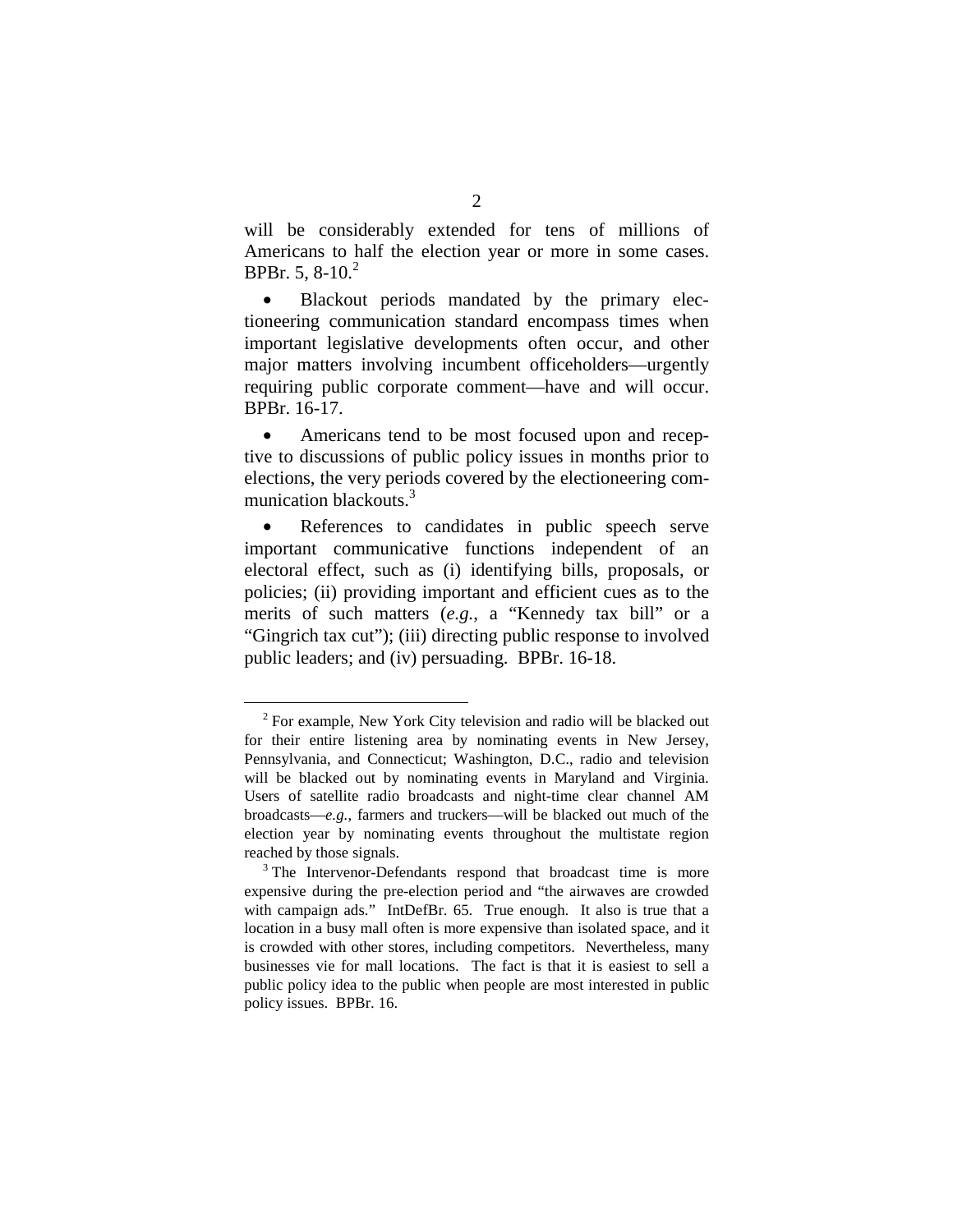Participation of business corporations and their representatives, such as the Business Plaintiffs, in developing, adopting, and implementing legislation and policy requires extensive, long-term communication and association with Members of Congress and other government and political leaders who are candidates or political party officials. These legislative and policy issues also become important in federal campaigns. BPBr. 13-15.

• Although BCRA's coordination provisions make coordinated speech unlawful and potentially criminal, the present law fails to provide clear guidance as to what types of association and communication with candidates or party officials will render corporate speech coordinated. BPBr. 46-48.

• Charges of unlawful coordination are commonly employed to punish and deter speech by political opponents. Such charges threaten serious burden and expense to the accused speakers, making them effective weapons. BPBr. 23-24.

• Business corporations and their representatives right now are limiting highly protected communication and association with federal officials and candidates to avoid burdensome charges that future corporate speech has been impermissibly coordinated and constitutes an unlawful contribution. BPBr. 29.

### **II. FAR FROM ACHIEVING WHAT** *BUCKLEY*  **INTENDED, DEFENDANTS' ATTEMPT TO SUPPRESS ALL SPEECH LIKELY TO AFFECT AN ELECTION IS DIRECTLY CONTRARY TO**  *BUCKLEY* **AND** *MCFL.*

*Buckley v. Valeo* stressed that independent public speech concerning issues and candidates receives the very highest level of First Amendment protection. 424 U.S. 1, 42, 44-45 (1976). *Buckley* and subsequent cases have jealously safeguarded such independent speech, rejecting claims that it causes or appears to cause *quid pro quo* corruption or that such independent persuasive efforts may create constitution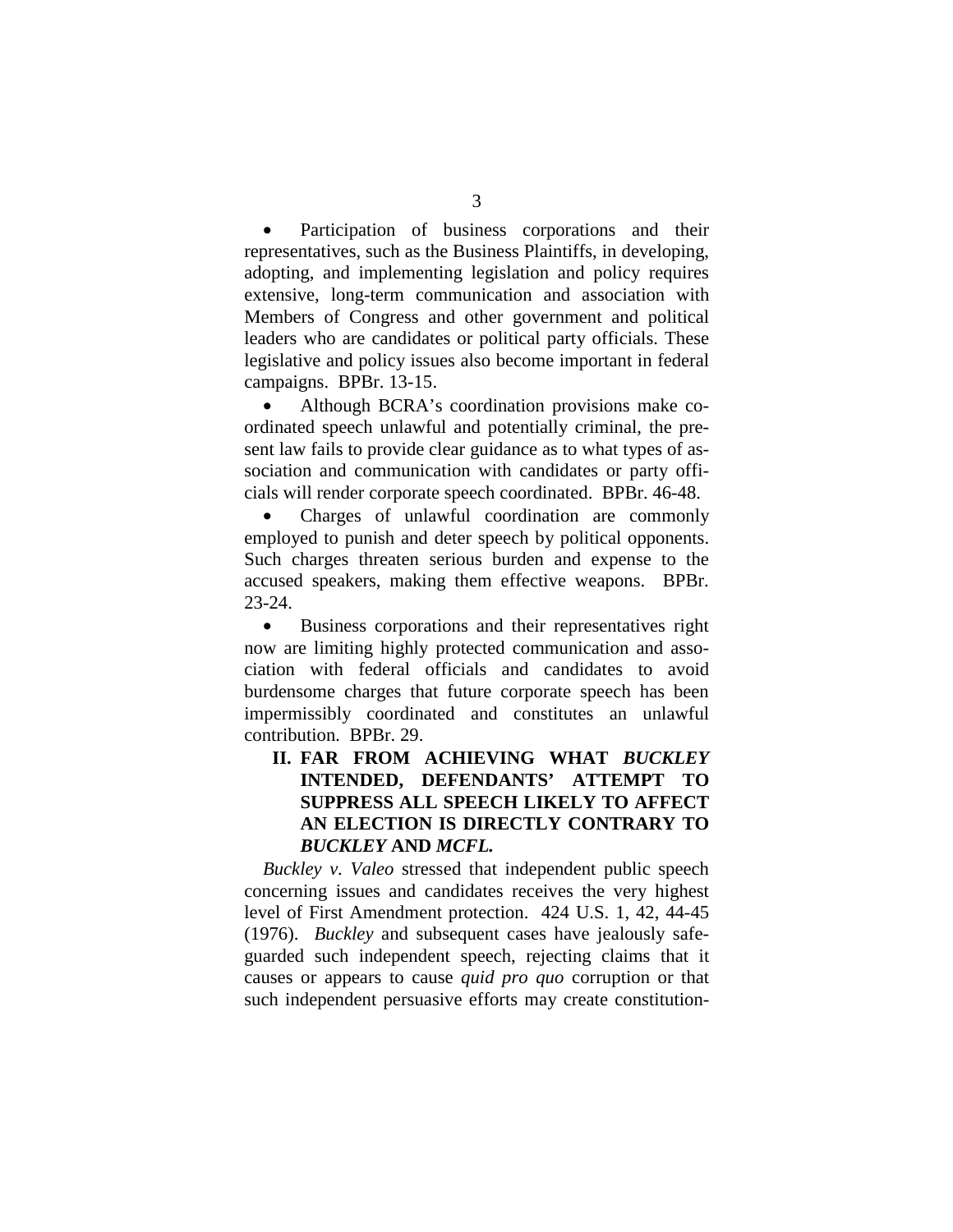ally unacceptable political debts. *Buckley*, 424 U.S. at 45-47, *FEC v. Nat'l Conservative Political Action Comm.*, 470 U.S. 480, 497-98 (1985); *Colo. Republican Fed. Campaign Comm. v. FEC*, 518 U.S. 604, 616-18 (1996).<sup>4</sup> Only in the very narrow context of speech that places itself at the heart of the electoral process by using explicit words to expressly advocate voting for or against clearly identified candidates has this Court allowed such speech to be suppressed. *Compare FEC v. Mass. Citizens for Life, Inc.*, 479 U.S. 238, 248-49 (1986) ("*MCFL*") (applying express advocacy standard to burdens on corporate speech supporting candidates), *with First Nat'l Bank of Boston v. Bellotti*, 435 U.S. 765 (1977) (independent corporate discussion of issues may not be suppressed). And suppression of express advocacy has been allowed only on the claim that permitting corporations to deploy immense aggregations of wealth would seriously distort the electoral process. *See Austin v. Mich. Chamber of Commerce*, 494 U.S. 652, 659-60 (1990).<sup>5</sup>

<sup>4</sup> Defendants' claim that independent speech imposes burdens of gratitude that corrupt candidates is flawed. FECBr. 88-89; IntDefBr. 54- 56. Candidates generally *dislike* independent speech. *See, e.g.,* 147 Cong. Rec. S3043 (daily ed. Mar. 28, 2001) (statement of Sen. Snowe: "I want to control my own campaign."). There is no evidence that independent speech is particularly likely to create gratitude. Of the wide range of acts that might induce gratitude, BCRA suppresses independent speech the activity with the greatest claim to constitutional protection. There is no public perception or evidence that candidates tend to be crippled by gratitude for yesterday's favors. 5 *Austin*'s unique holding cannot be extended beyond express ad-

vocacy. Its legal premise—that the choice of the corporate form may be conditioned on giving up core rights—is a classic example of an unconstitutional condition. *See Speiser v. Randall*, 357 U.S. 513 (1958). And the corporate characteristics *Austin* relied upon—limited liability, perpetual life, and favorable treatment of the accumulation of assets, 494 U.S. at 658—now also characterize a wide range of other entities, including law firms. Wealthy individuals, including those who are identified with, and whose wealth derives from, corporations, *e.g*., Warren Buffett and Senator Jon Corzine, are active politically, both in supporting speech and as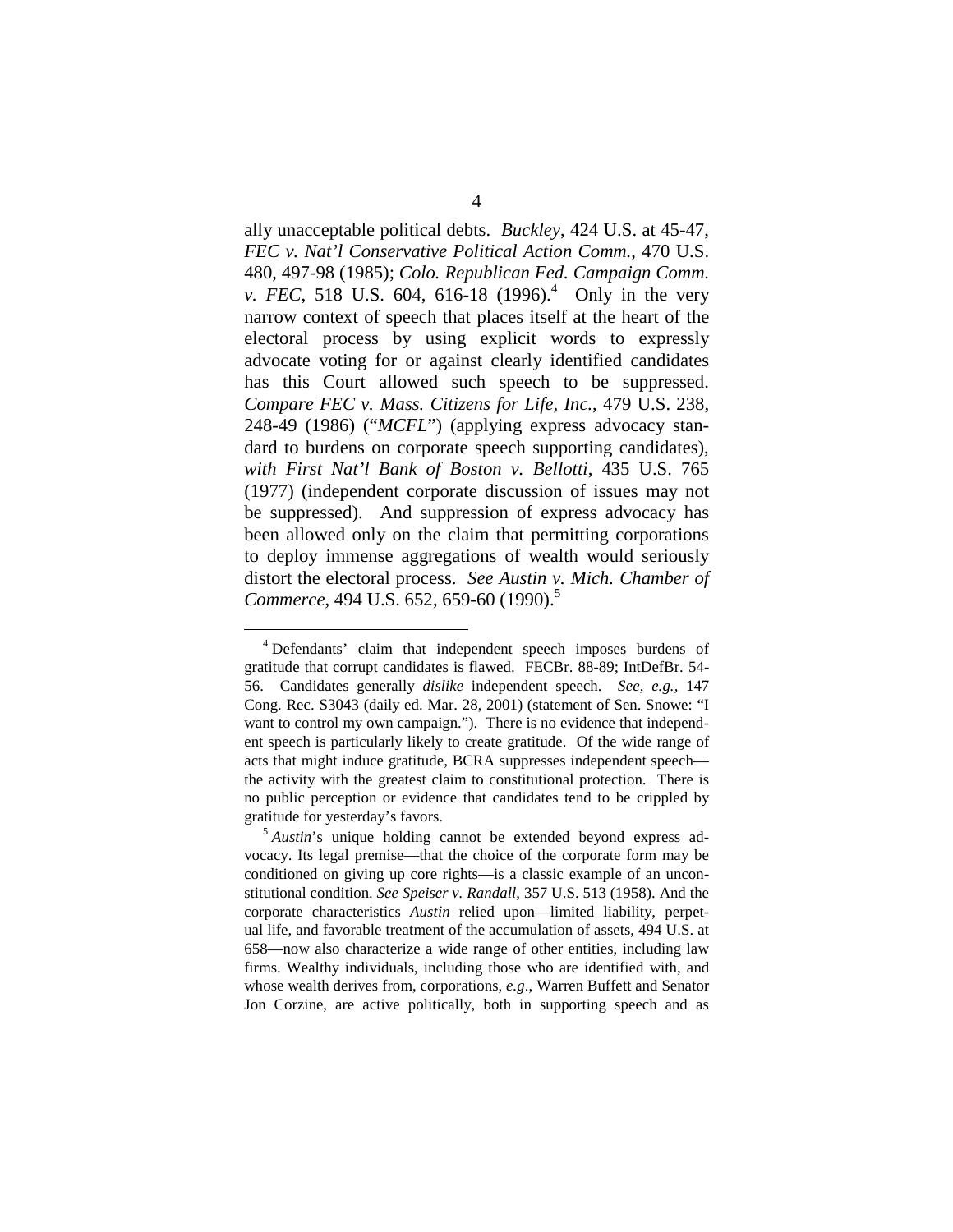*Buckley* treated contributions differently than independent speech, allowing considerably greater scope for regulation. 424 U.S. at 20-21. This key distinction has been carefully maintained. *See FEC v. Colo. Republican Fed. Campaign Comm.*, 533 U.S. 431, 440-42 (2001). The recent *Beaumont*  decision, so heavily relied upon by the Defendants, emphasized this distinction and stressed that it was dealing with limits on contributions, not independent speech. *FEC v*. *Beaumont*, 123 S. Ct. 2200, 2207, 2210 (2003).<sup>6</sup>

BCRA's new electioneering communication standard goes far beyond this Court's precedents, seeking to suppress a wide range of *independent* speech during much of each evennumbered year. Nevertheless, Defendants claim that the electioneering communication standard really does nothing more than achieve what *Buckley* originally intended. FECBr. 81-83; IndDefBr. 61-62. The Defendants' arguments boil down to: the *Buckley* Court really meant to allow suppression of all speech likely to affect an election, but it adopted a naïve standard that turned out to be subject to unforeseen circumvention. Thus, Defendants suggest that the electioneering communication provisions merely restore a degree of tailoring that *Buckley* already held to be acceptable. *Id.* 

This is revisionism at its worst. In fact, *Buckley was emphatic that its express advocacy standard would not and was not intended to encompass all or most speech likely to affect a federal election*. Defendants are asking this Court to

candidates. At the same time, many campaigns now are incorporated. *See* 11 C.F.R. § 114.12. Moreover, because *Austin*'s rationale would not reach unions, which often take opposite positions from corporations, expanding *Austin* would threaten a lopsided regime Congress could not have intended.<br><sup>6</sup> Furthermore, in response to questions from Justice O'Connor during

oral argument in the *Beaumont* case, the FEC explained that BCRA did not affect the statute that was directly at issue in that case. *See* Oral Arg. Tr. in No. 02-403, 2003 WL 1798493, \*14.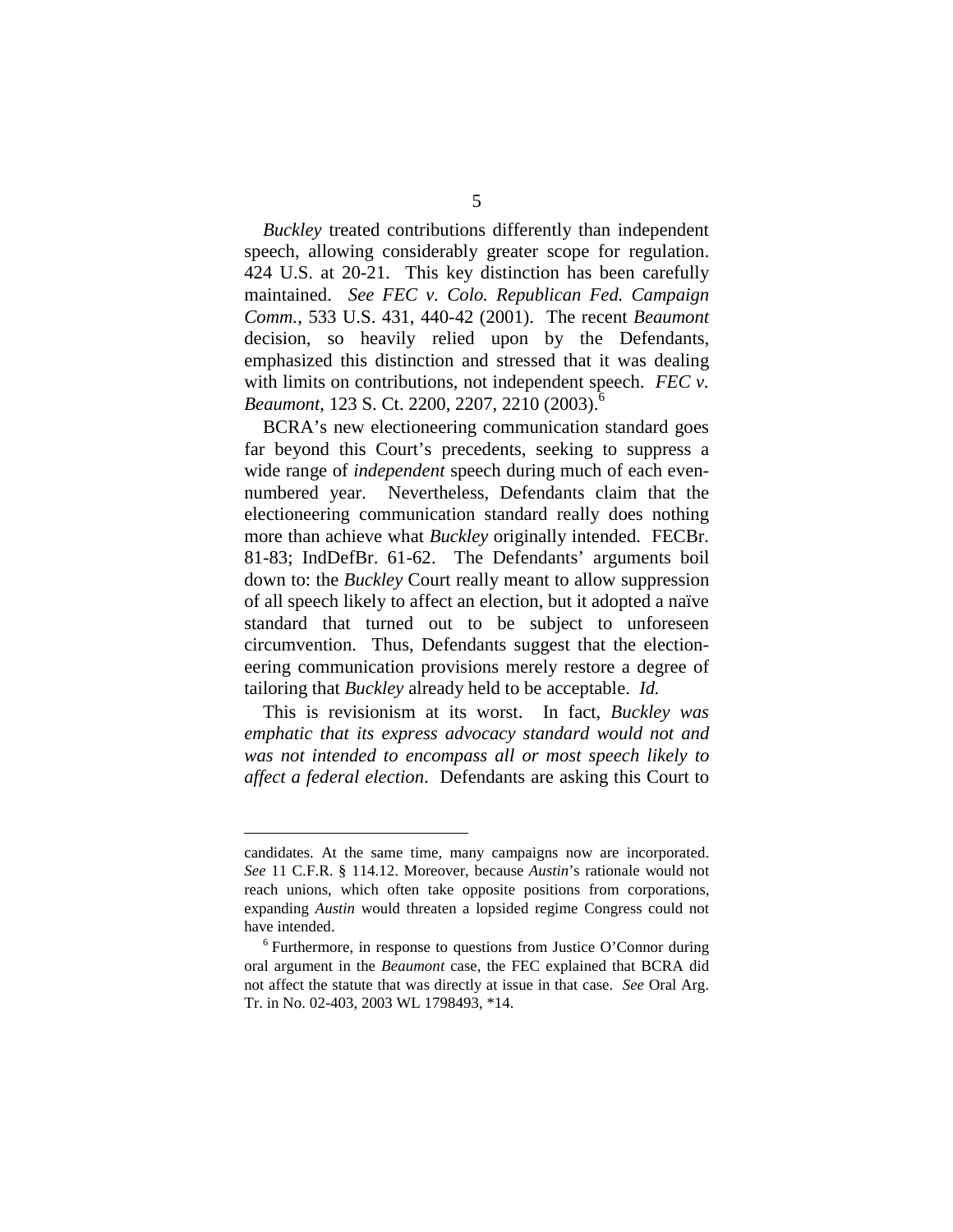*overturn Buckley*, not to restore or implement it. And they similarly are attacking *MCFL*.

In developing the express advocacy standard, *Buckley*  explained: "Candidates, especially incumbents, are intimately tied to public issues involving legislative proposals and governmental actions," so that "[d]iscussions of those issues . . . tend naturally and inexorably to exert some influence on voting." 424 U.S. at 42-43 (citations omitted). As a result, *Buckley* observed that there was little difference "in practical application" between issue advocacy and candidate advocacy, *id.* at 42, and that both types of speech were likely to affect elections. *Buckley* also recognized that persons intent on promoting or opposing candidates easily could craft speech that would do so without using explicit words of express advocacy. *Id.* at 45. *Buckley* said that it "would naively underestimate" political speakers to believe that they required express advocacy to craft speech that "benefited the candidate's campaign." *Id.* Yet, *Buckley* would only permit limited regulation of independent speech, that which used explicit words to expressly advocate the election or defeat of a clearly identified candidate. *Buckley*'s goal thus was *not* to regulate all or most speech likely to affect elections, but, instead, to clearly identify a *narrow category of speech directly and unambiguously tied to an election—*express advocacy.

A decade later, *MCFL* reinforced these points. It quoted *Buckley*'s observation that there is little difference "in practical application" between discussing issues and electoral advocacy. 479 U.S. at 249. It said that *Buckley* did not seek to regulate all campaign advocacy, but only "more pointed exhortations" that employ express advocacy. *Id.* It stressed that the express advocacy standard was crafted to prevent "overbreadth." *Id.* at 248. In short, *MCFL* achieved narrow tailoring by *deliberately* excluding from suppression a wide range of speech that it knew was likely to influence elections.

Defendants also claim that, whatever *Buckley*'s intent, the electioneering communication standard merely restores the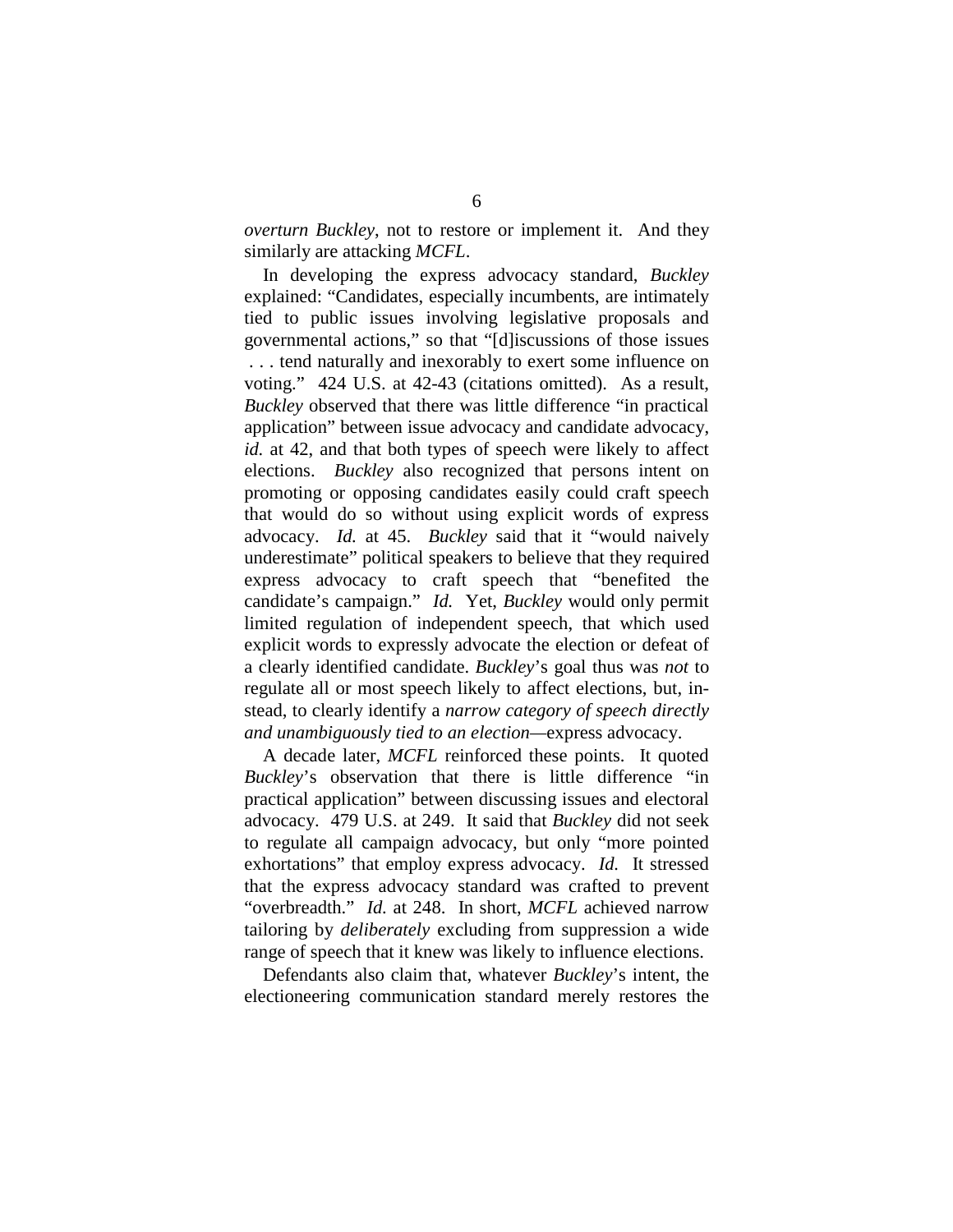tailoring that the express advocacy standard originally achieved. FECBr. 90-96; IntDefBr. 56. That claim lacks empirical support. Although Defendants claim that today's campaign speech often omits any express advocacy, they ignore that virtually all such speech must include disclaimers identifying the sponsor, which often embody express advocacy, *e.g.*, "Paid for by the Smith for Congress Committee." *See* 47 C.F.R. § 73.1212; 11 C.F.R. § 110.11. Thus, most current campaign speech contains express advocacy. But be that as it may, *Defendants cite no evidence that, at the time of Buckley and MCFL, most political speech likely to affect elections contained express advocacy*, and the Business Plaintiffs know of no such evidence.

In sum, *Buckley* and *MCFL* rejected as "overbroad" any effort to suppress or limit all speech likely to affect an election. Instead, given the highly protected status of such speech, they narrowed the provisions at issue so that they regulated only speech that, by its explicit terms, was directly and unambiguously part of the election process. Because the electioneering communication standard attempts a much broader scope of regulation—one that *Buckley* and *MCFL*  reject—it is not narrowly tailored and must be struck down.

### III. BECAUSE THE ELECTIONEERING COMMU-**NICATION STANDARD SUPPRESSES CORE SPEECH, IT IS SUBJECT TO STRICT SCRUTINY.**

Defendants acknowledge that the effect of BCRA is to deny corporations and other speakers "the most effective means of communicating" to "the largest audience." FECBr. 93. Defendants' assertions that Title II "does not ban any speech whatever," FECBr. 97, IntDefBr. 9, 43, 56, thus are misleading at best. Defendants do not deny that, during periods of three to six months or more in every evennumbered year, corporations that broadcast a public message that mentions a Member of Congress or an incumbent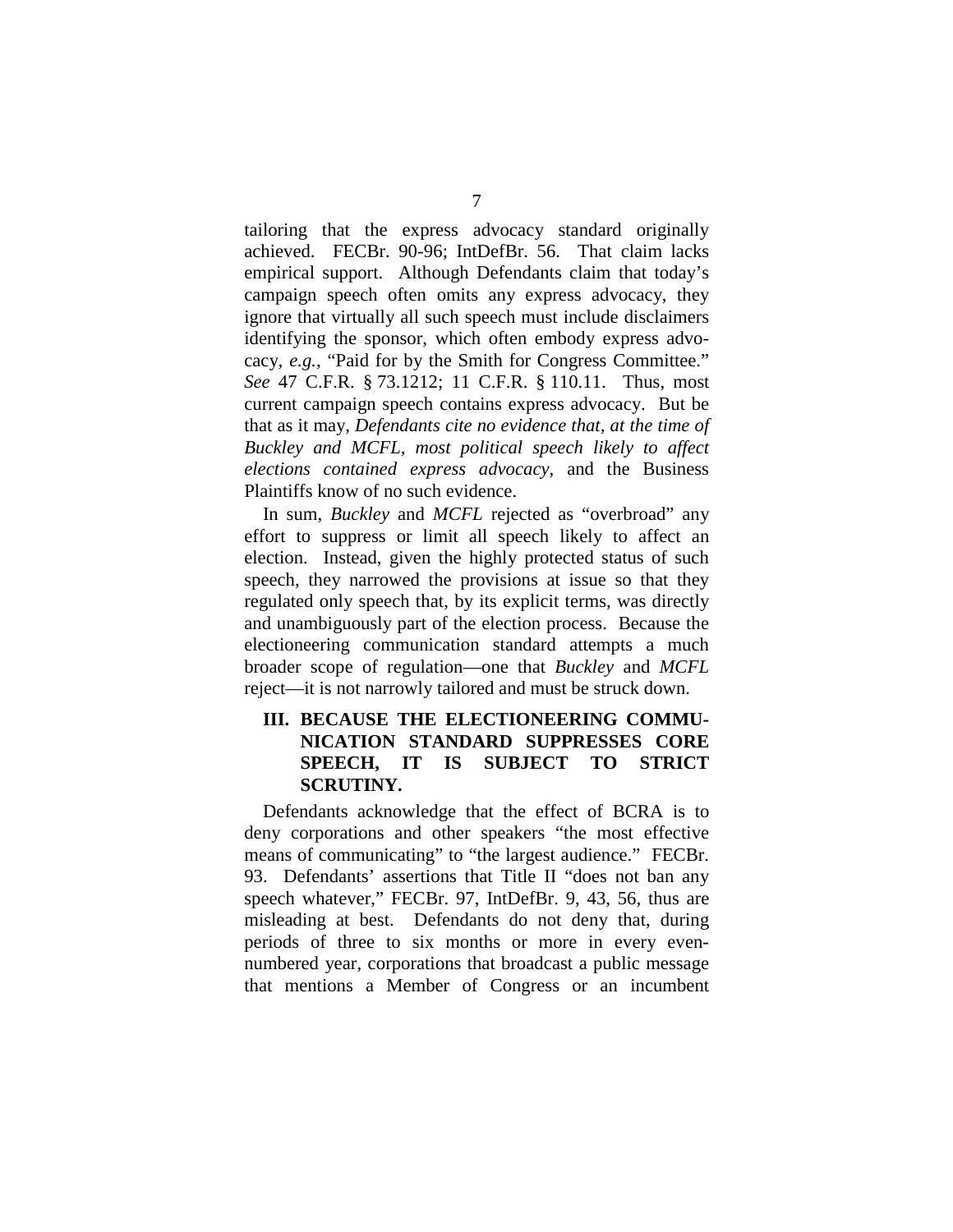President who is seeking re-election face serious penalties, potentially including criminal liability. 7 Nor do they deny that the electioneering communication standard is intended to and will *substantially* reduce the total amount and effectiveness of corporate speech on public issues. Indeed, Defendants seek to justify the electioneering communication standard precisely as a way of effectively suppressing a great deal of such speech. FECBr. 80-81; IntDefBr. 53-54.

What Defendants mean by "no ban" is that corporations are "not absolutely gagged." Corporations may speak only in ways that Congress deems sufficiently burdensome, inefficient, and ineffective that total corporate speech will be greatly reduced.<sup>8</sup> When Alabama's law forbade "electioneering" one day a year—election day*—*this Court saw a fundamentally objectionable "suppression" of core speech, and it questioned whether the fact that the suppression occurred only one day was even "relevant to the constitutionality of the law." *Mills v. Alabama*, 384 U.S. 214, 219-20 (1966).

 $7$  Tucked away in a footnote is an assertion that the "hypothetical threat" of criminal prosecutions" serves more as a scarecrow than as a living threat. FECBr. 104 n.43. But it is the scarecrow function of such criminal provisions that is problematic. A prudent corporate executive will be particularly reluctant to authorize corporate speech that may be described, however hypothetically, as exposing the corporation to criminal liability. Thus, the chilling effects will occur. We must presume that Congress included the criminal provisions for a purpose and that this or some future administration may well enforce them. Defendants offer no assurance that they will not do so. <sup>8</sup> The Court previously has recognized that creating and maintaining

corporate PACs is a "severely demanding task" and is not an effective substitute for direct corporate speech. *MCFL,* 479 U.S. at 255-56. Because organizing a PAC and raising its funding takes time, it is an utterly impractical vehicle for corporations who speak only occasionally in response to unpredictable events. Moreover, because only PAC funds can be contributed to federal candidates and political parties, and those funds must be raised in limited amounts, 2 U.S.C. § 441a(a), restricting spending for speech to the artificially constrained resources of PACs forces corporations to trade off speech expenditures against contributions.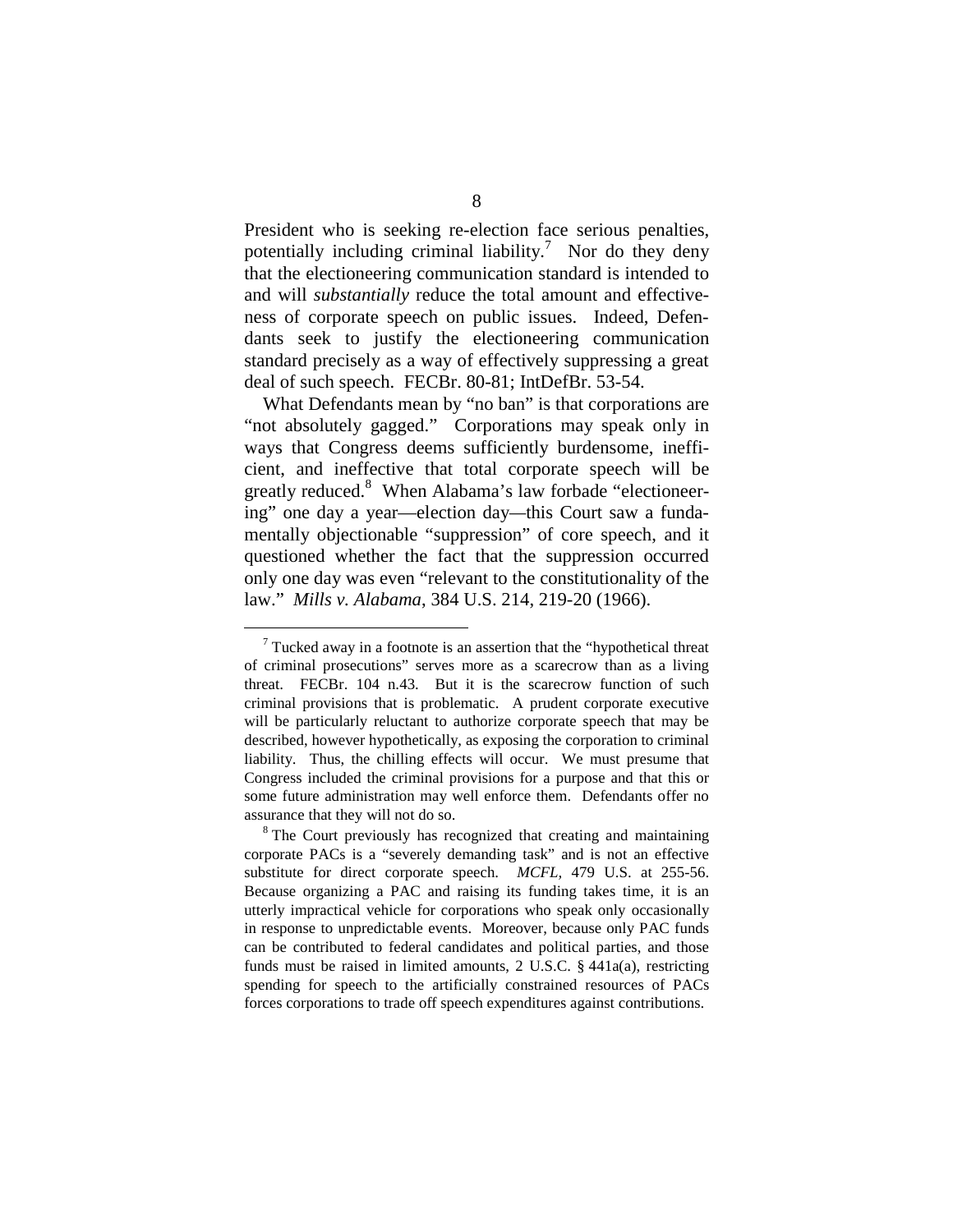Defendants hint that the blackout periods are mere "time, place, and manner" restraints, but that position cannot be sustained. *See Linmark Associates, Inc. v. Township of Willingboro,* 431 U.S. 85, 93-94 (1977). *Linmark* unanimously held that an ordinance forbidding "For Sale" signs in front of houses was *not* a time, place, or manner restriction. This was because the "primary effect" that the ordinance sought to avoid did not derive from the particular media being suppressed—*e.g*., the size, shape, or location of the signs but from the content being communicated. *Id.* at 94. Moreover, other means of communication "involveldl more cost and less autonomy" in "less effective media." *Id.* at 93. Similarly, BCRA seeks to regulate the message being conveyed and the type of speaker, not the method of communication. Corporate broadcasts on commercial subjects—"commercials"—thus are not restricted. And BCRA is deliberately aimed at types of speech deemed most effective, relegating speakers to less effective means. FECBr. 114. It is *not* a "time, place, and manner" restriction, but rather a content-based suppression of independent speech.

The Business Plaintiffs call this a "ban," and so do BCRA's sponsors outside the courtroom. $9$  But the issue is moot since even Defendants acknowledge that the electioneering communication standard triggers strict judicial scrutiny, requiring Defendants to prove narrow tailoring and First Amendment clarity. FECBr. 24, 85; IndDefBr. 56, 63.

### **IV. DEFENDANTS FAIL TO SHOW THAT THE ELECTIONEERING COMMUNICATION PRO-VISIONS ARE NARROWLY TAILORED.**

Defendants mistakenly argue that, because the Constitution grants Congress authority to regulate federal elections, Congress has "broad leeway" to regulate speech that is "likely to

<sup>9</sup>*See, e.g.*, 147 Cong. Rec. S2712 (daily ed. Mar. 22, 2001), S3034-35 (daily ed. Mar. 28, 2001) (statements of Sen. Snowe).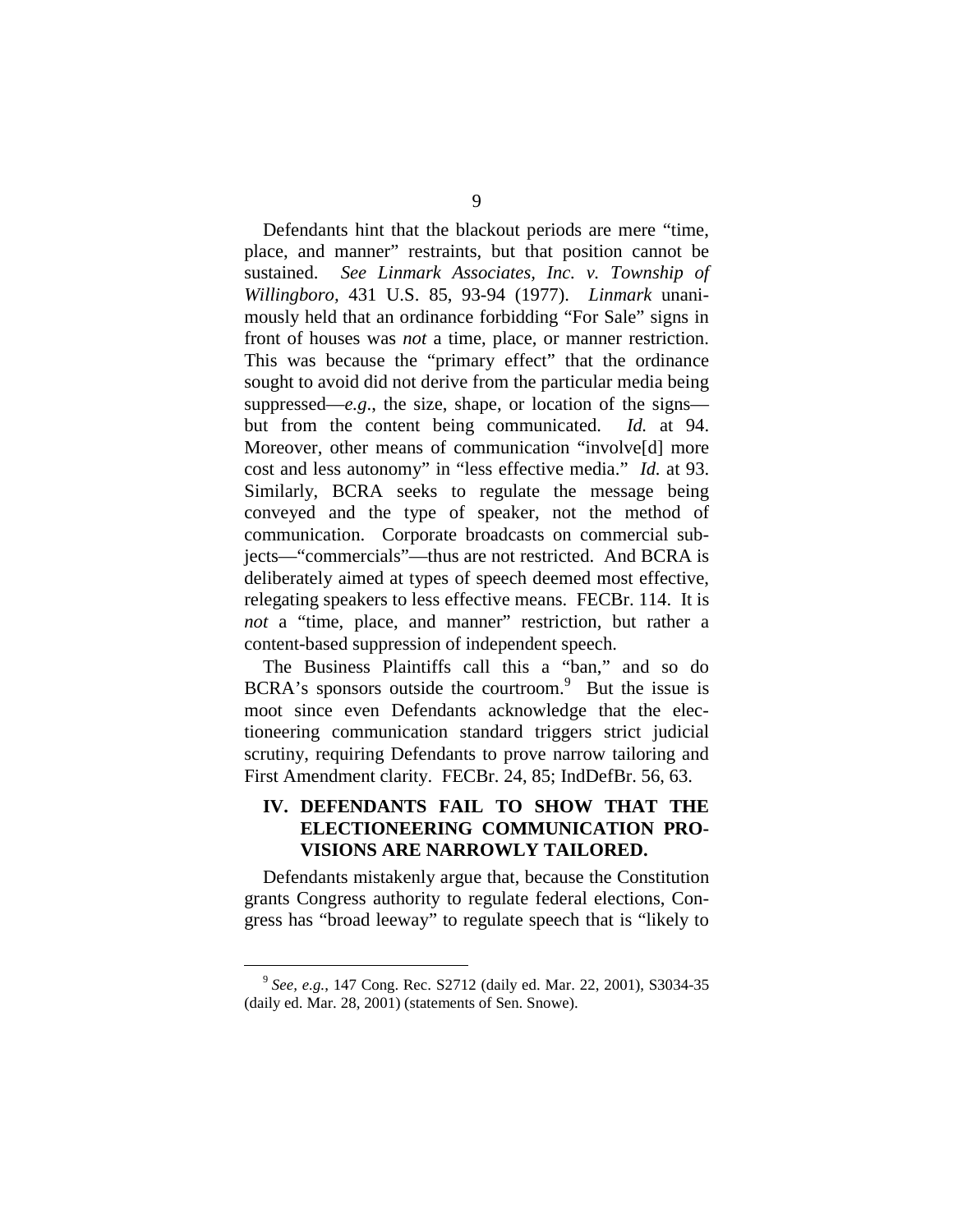influence" a federal election. FECBr. 78.<sup>10</sup> Whether Congress's elections power actually sweeps so broadly is addressed by the Title I briefs. But even assuming that the basic power is that broad, it does not follow that Congress may freely *suppress* highly protected independent speech that happens to fall within the power's outer boundaries. To the contrary, Defendants concede that First Amendment strict scrutiny applies. FECBr. 85; IndDefBr. 63. The whole point of such strict scrutiny is to narrowly and stringently limit otherwise permissible regulation when it impacts fundamental rights or suspect categories. *See San Antonio Indep. Sch. Dist. v. Rodriguez*, 411 U.S. 1, 17 (1973). Congress has no "broad leeway" to suppress core speech, and no precedent from this Court suggests otherwise.

This distinction between a basic power to regulate and the power to suppress speech is clearly drawn in cases concerning judicial control of litigation-related speech by lawyers. Because lawyers are officers of the court and owe a fiduciary obligation to the system of justice, their professional speech is well within the basic authority of the courts. Even so, the courts have no broad leeway to suppress out-of-court statements. To the contrary, "the substantive evil must be extremely serious *and the degree of imminence extremely high* before utterances can be punished." *Wood v. Georgia*, 370 U.S. 375, 384 (1962) (quoting *Bridges v. California*, 314 U.S. 252, 263 (1941)) (emphasis added).<sup>11</sup>

 $10$  Defendants actually use a variety of phrases. Sometimes the reference is comparative, targeting speech "most likely to influence" an election. FECBr. 92. Other times the reference is to speech that "in all likelihood ha[s] the effect of influencing." FECBr. 92-93. Whether the speech must merely affect the policy views of one voter or whether it must alter the outcome is not clear.<br><sup>11</sup> This Court generally has ruled that public "discussion of the

problems of society" may be suppressed only when the speech presents "an imminent, not merely a likely threat [that is not] remote, or even probable [but] must immediately imperil." *Wood*, 370 U.S. at 384-85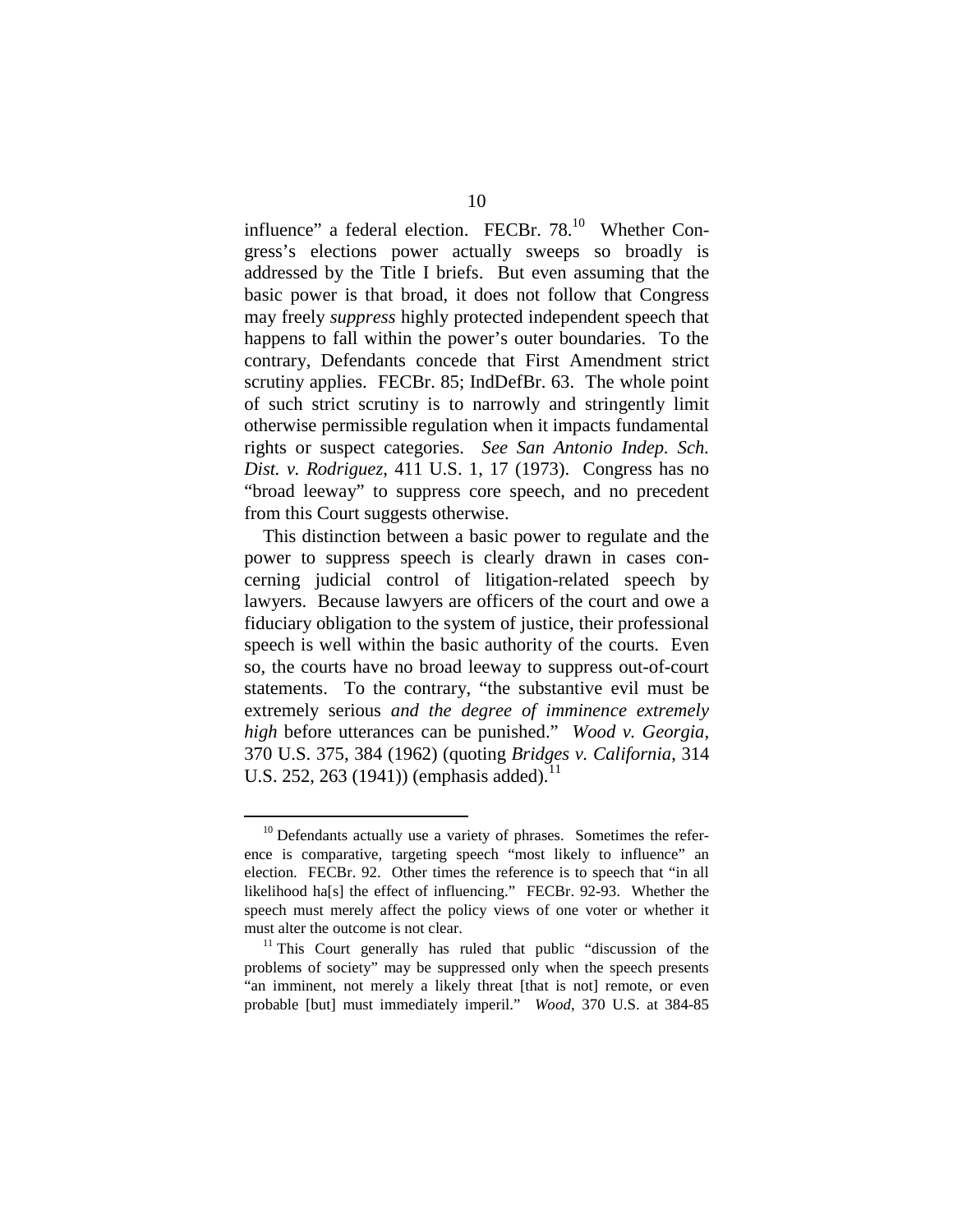In seeking to achieve clarity, the primary definition of electioneering communication adopts procrustean terms that are far from tailored. The key basis for suppression—a mere reference to a candidate, including an incumbent President, Senator, or Member of Congress—is not evil or troubling in itself.<sup>12</sup> To the contrary, the First Amendment was adopted to protect just such references. *Buckley,* 424 U.S. at 40-44.

As noted above, Defendants do not dispute that corporations have important information to impart on public policy issues, and Americans and their leaders have a strong need to receive such information. Nor do Defendants dispute that references to political leaders, including incumbent Members of Congress or the President, are an important part of such speech. Thus, *the criterion of a candidate reference, in itself, serves as much to identify speech that merits special First Amendment protection as it does to suggest any basis for suppression.* Such a criterion may contribute to a tailored standard, as it does in the express advocacy context, but in itself it certainly is not a narrow and tailored means of identifying speech that merits suppression. Certainly merely referring to a candidate does not establish a "substantive evil" that is "extremely serious" with an "imminence [that is] extremely high." *See Wood*, 370 U.S. at 384.

<sup>(</sup>internal quotations and citations omitted). The general issue was recently reviewed in *Karhani v. Meijer*, No. 03-CV-71654-DT, 2003 WL 21554338 (E.D. Mich. June 6, 2003). The court collected and discussed cases for the proposition that there must be "much more than a . . . reasonable likelihood" of "a grave threat." *Id.* at \*6 (internal citations and quotations omitted).<br><sup>12</sup> Nor, for that matter, is the standard of referring to a candidate clear

on its face. Is a reference to an office held by a candidate, or to an act of the candidate as a function of the candidate's office a sufficient reference? *Buckley*'s express advocacy standard required that the speech itself clearly identify the candidate. 424 U.S. at 43. Some such narrowing construction would have to apply to the electioneering communication standard if it otherwise were to survive.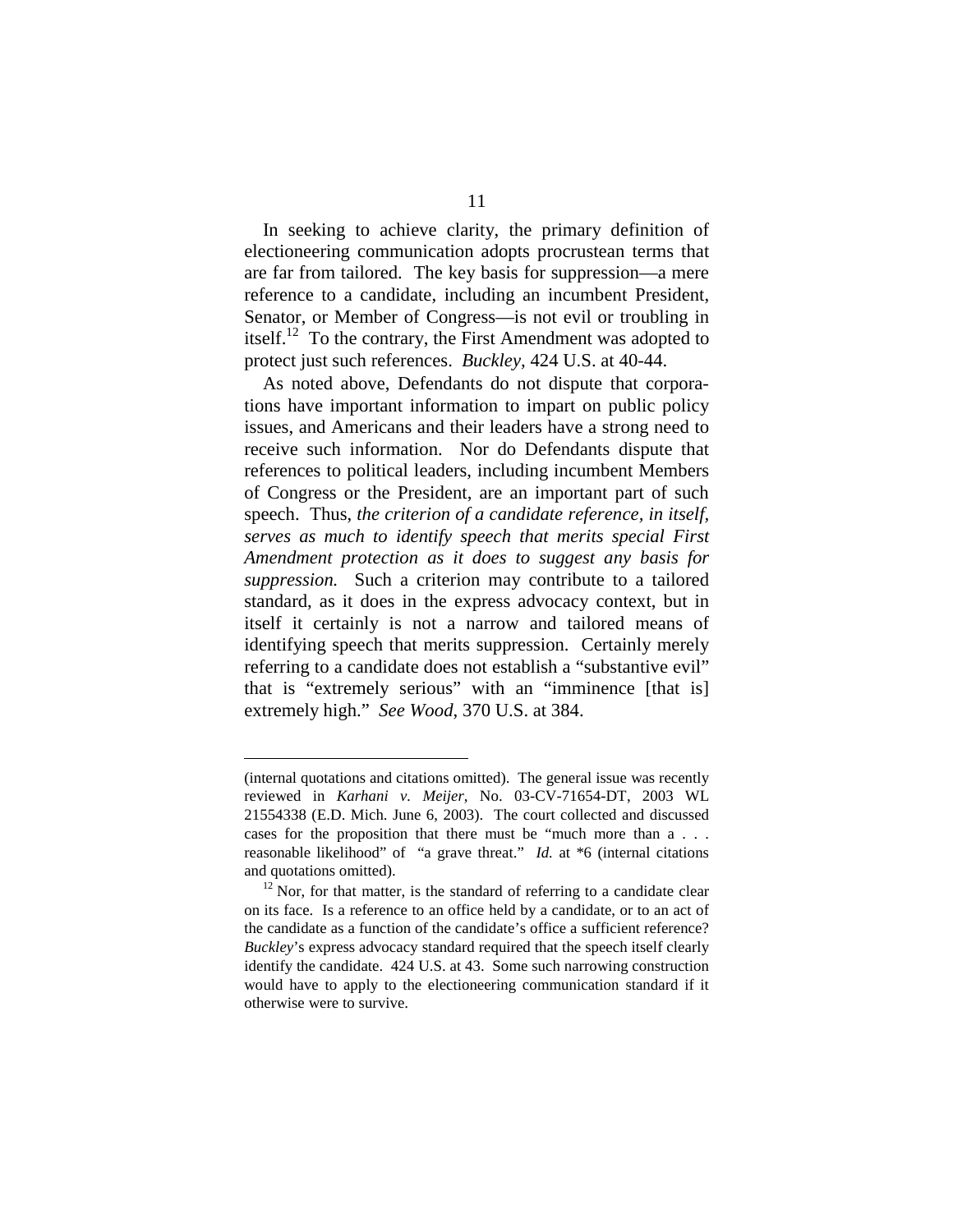The so-called "targeting" provisions do not provide the needed tailoring. The minimum blackout period in each state—90 days for congressional candidates and 120 days for major party presidential candidates due to the national nominating conventions (BPBr. 9)—is a lengthy period of time. And the actual blackout periods in many jurisdictions will be much longer—approaching half a year or more for the many tens of millions of Americans who live within 80 to 100 miles of 50,000 residents in another jurisdiction or two. *See* BPBr. 5, 8-10.

Nothing about those lengthy periods makes them unimportant from a First Amendment viewpoint. To the contrary, Defendants do not dispute that legislation often reaches critical phases toward the end of the session, which often overlaps the blackout periods. Nor do Defendants deny that national and world events calling for important government action have occurred and will occur during those times.

Indeed, although Defendants quarrel over the exact numbers, their own evidence indicates that a substantial amount of speech in the 60 days before the 1998 and 2000 elections was "true" issue advocacy. Henderson, J., Supp. App. 242sa-45sa. If that speech affected the election, it did so as the secondary consequence of policy discourse. And those years were, relatively speaking, good times for our country. Certainly we have seen far more tumultuous and contentious times, and BCRA's provisions must provide rules that will fit such times. Defendants' notion that all references to candidates, including incumbent officeholders, could be banned from our nation's primary means of communication for up to half a year would flabbergast the Founding Fathers. (Although John Adams toyed with the concept to his regret in The Alien and Sedition Acts.)

Defendants assert that Members of Congress are "uniquely positioned" to identify speech that influences elections. FECBr. 92. Certainly incumbents are in a position to say that *independent* speech that refers to them is an unpredictable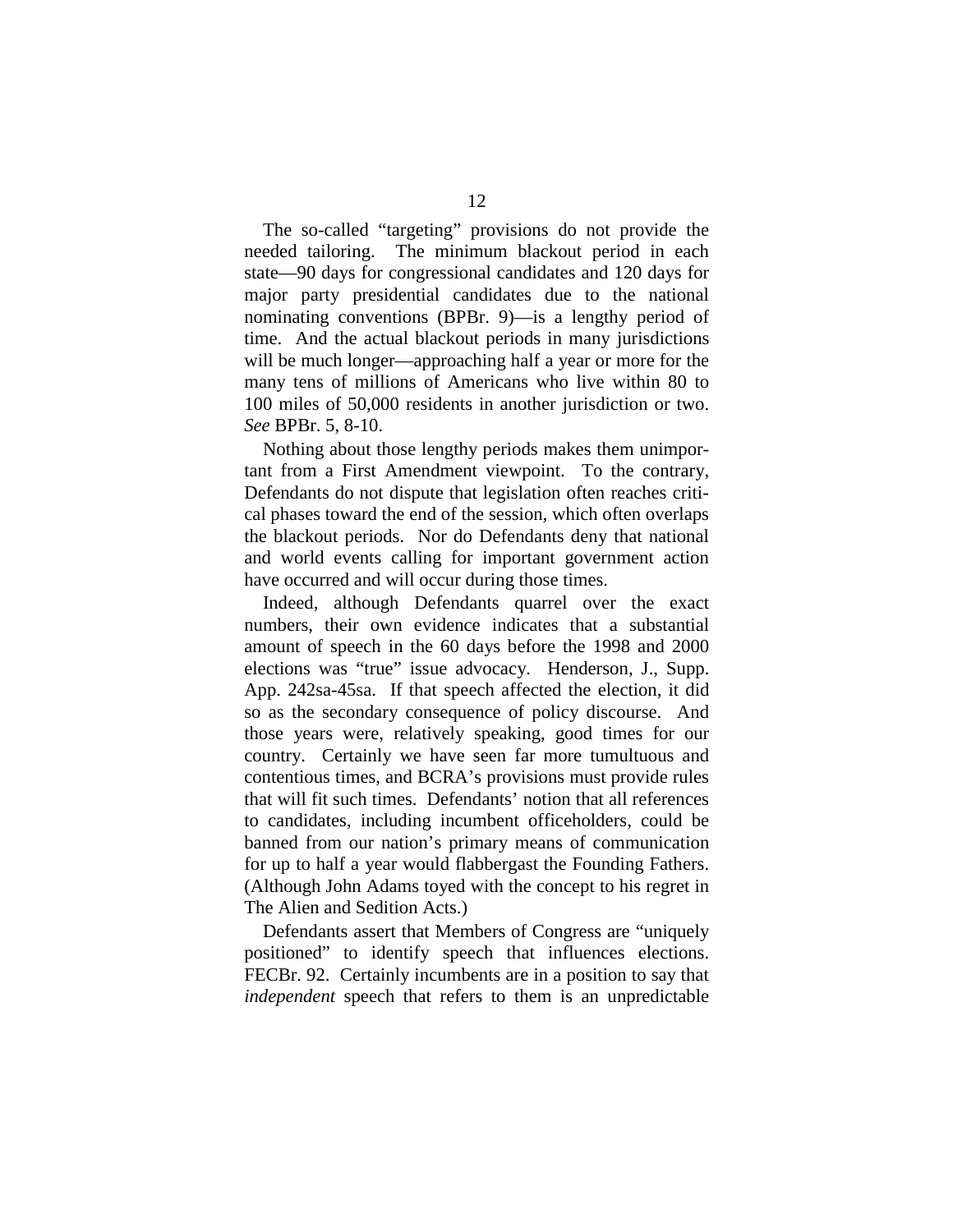and unscripted factor and a political challenge that they prefer not to face in seeking reelection. But nothing shows that Congress could or did determine how much of the speech encompassed by the electioneering communication standard poses such an immediate threat of serious evil that the constitutional balance favors suppression. *See supra* p. 10-11.

Defendants argue that the electioneering communication standard is perfectly tailored—because any speech that refers to a candidate during the months prior to an election is "*likely*" to influence the election. FECBr. 24, 72-73 (emphasis added); IntDefBr. 58, 64. This clever rhetorical ploy attempts to obscure the imprecision of BCRA's standard by claiming that its compelling purpose is to identify speech that is likely to cause, to some degree, an effect that, if it were severe enough, might justify suppression. This confuses the issue of tailoring with the issue of compelling interest.

Precision of regulation is the touchstone in this area. *Buckley*, 424 U.S. at 41 (quoting *NAACP v. Button*, 371 U.S. 415, 438 (1963)). It is not enough for the Defendants to assert that the core speech suppressed by the electioneering communication standard is likely to have some effect to some degree on some aspect of an election. Instead, Defendants must show that substantially all independent broadcast corporate speech during three to six months of an evennumbered year that so much as refers to anyone who is a federal candidate poses such a serious threat of highly deleterious consequences that suppression is warranted. *See supra* p. 10-11. No such showing has been made.

### **V. CORPORATE SPEECH DOES NOT OVER-SHADOW OTHER SPEECH DURING ELEC-TION PERIODS.**

In a further effort to evade *Buckley* and *MCFL*, Defendants suggest that corporate and union speech unforeseeably has "exploded" to overshadow political discourse during federal campaigns. FECBr. 80-81; IntDefBr. 53-54. They suggest that *Buckley* and *MCFL* could not have foreseen the need to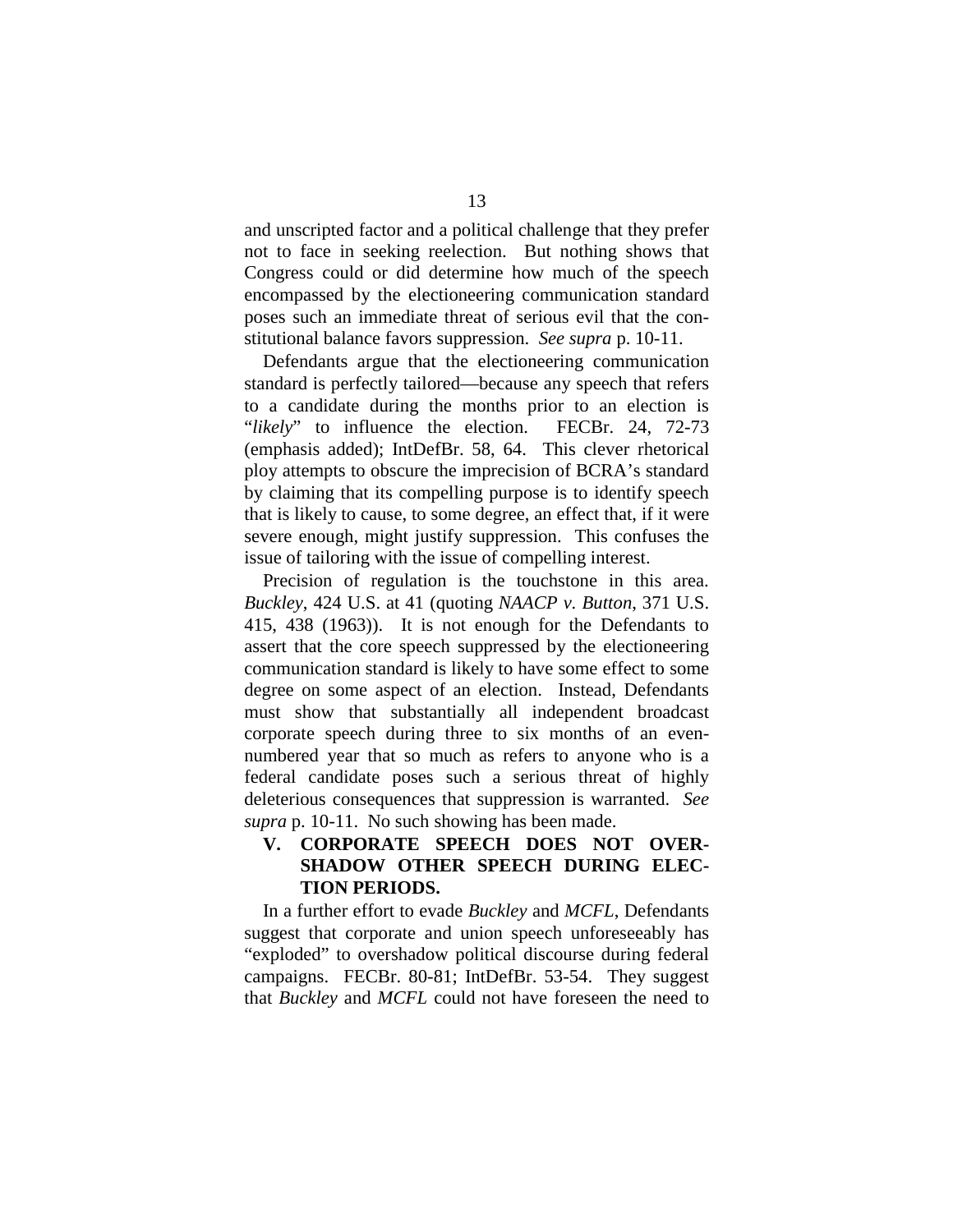cast a net broad enough to reach all corporate speech likely to affect an election.

The FEC Defendants bemoan the "spectacular rise" in "candidate-centered" issue advertising by corporations and labor unions, culminating in what they claim to be the expenditure of \$500 million during the 1999-2000 election cycle. FECBr. 80. Yet, they cite findings by Judge Kollar-Kotelly based on a study that does not support their position. *See* Annenberg Public Policy Center, Issue Advertising in the 1999-2000 Election Cycle ("Annenberg Study") [DEV 38 Tab 22].

The Annenberg Study does in fact estimate that \$500 million was spent on issue advocacy during the entire twoyear 1999-2000 cycle; its estimate is *not* based on ads near federal elections. Annenberg Study at 1. Nor is the \$500 million estimate limited to funds spent by corporations and labor unions, or "candidate-centered" issue advocacy. Instead, its figures measure all issue advocacy which includes candidate-centered, legislation-centered, and general imagecentered advocacy. *Id.* at 13. Roughly one-third of the \$500 million was spent by political parties. The remaining twothirds was spent by approximately 130 other groups, and the Annenberg Study could only conclude that roughly onequarter of the \$500 million was spent by groups that represent corporate interests. *Id.* at 4.

The Annenberg Study shows that many organizations contributed to the \$500 million in issue speech from 1999 to 2000. The FEC Defendants' assertion that the \$500 million was spent only by corporations and labor unions, and only on candidate-centered speech, is unsupported.

The numbers Defendants cite are part of a general increase in campaign speech by all participants—something that the First Amendment favors—and surely do not show that corporations suddenly are exercising an overwhelming influence. To the contrary, Defendants were unable to contest the Business Plaintiffs' showing (at 38-40) that,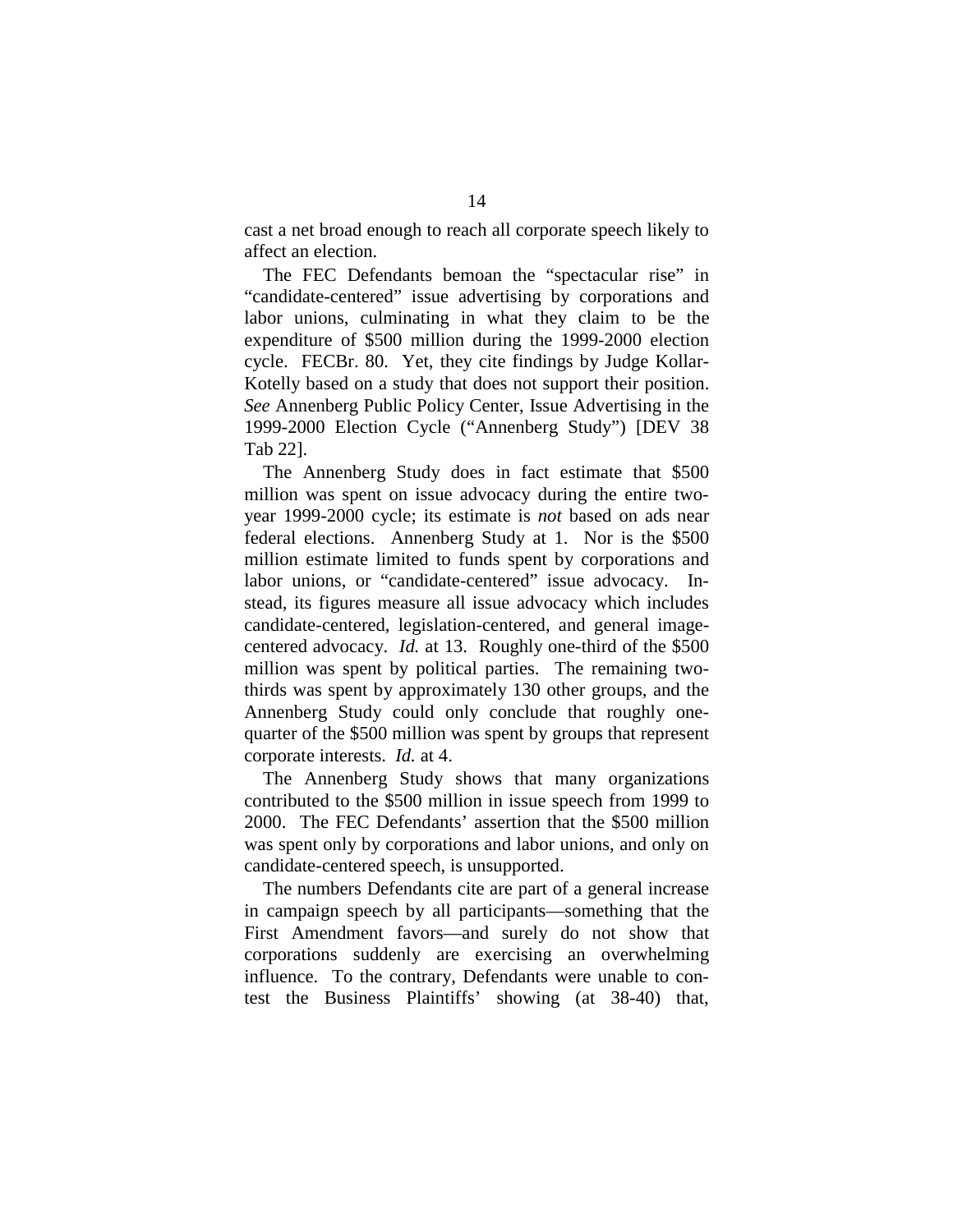according to Defendants' own data, *recent spending by candidates and parties accounts for the great majority of political speech near elections; independent "organizations" account for a much smaller percentage; and corporations and unions are some fraction of organizational spending (the*  burden being on Defendants).<sup>13</sup> Thus, the data show no dramatic sea change since *Buckley* and *MCFL* that would warrant throwing their express advocacy standard overboard.

### **VI. DEFENDANTS MAKE NO SERIOUS ATTEMPT TO DEFEND BCRA'S BACKUP DEFINITION OF ELECTIONEERING COMMUNICATION.**

The three district court judges agreed that BCRA's backup definition of electioneering communication was unconstitutionally vague. Henderson, J., Supp. App. 362sa; Leon, J., Supp. App. 1164sa-66sa; Kollar-Kotelly, J., Supp. App. 885sa-86sa. Judges Leon and Kollar-Kotelly sought to save part of the backup definition by imposing a "broadening construction" that severed and discarded a provision that narrowed the definition with a vague standard. Leon, J., Supp. App. 1164sa-66sa; Kollar-Kotelly, J., Supp. App. 885sa-86sa. However, Judge Leon later conceded that the remaining part of the definition failed to give sufficient "guidance" to stand on its own. Bus. Pls.' Juris. Stmnt. App. 19a.

Defendants do not defend this unprecedented attempt to cure vagueness by expanding the burden on speech. FECBr. 116. Indeed, the Intervenor-Defendants tacitly denounce the backup definition. IntDefBr. 71.

The FEC Defendants argue that the vagueness of the final clause of the backup definition should be excused because its purpose was to benefit speakers by narrowing the definition. FECBr. 117. In fact, clear standards benefit all Americans—

<sup>&</sup>lt;sup>13</sup> "Organizations" like the Sierra Club, Emily's List, the NRA, and the like presumably account for a large part of this spending. Whether or not these groups qualify for a technical *MCFL* exemption, the issues that they raise clearly are distinct from those posed by business corporations.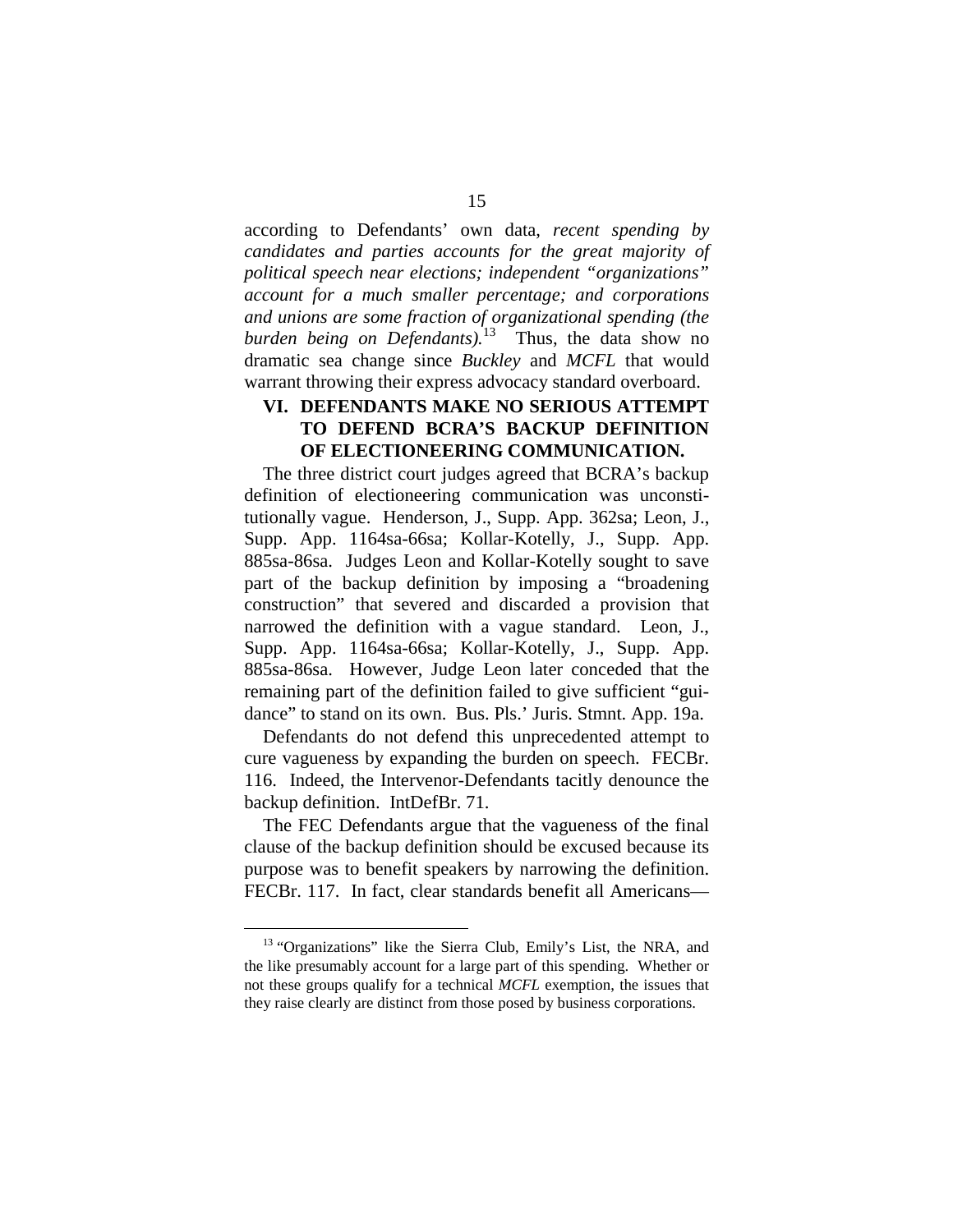listeners as well as speakers—and they are *required* by the First Amendment, not granted as a matter of grace. Thus, *Gentile v. State Bar of Nevada*, 501 U.S. 1030, 1048-49 (1991), held that Nevada's rule restricting public statements by lawyers was "void for vagueness" because its "safe harbor provision" was unclear.

### VII. BCRA'S "COORDINATION" PROVISIONS **ARE INVALID AND SUBJECT TO REVIEW IN THIS ACTION.**

Defendants do not dispute that (i) effective participation in developing and implementing legislation and public policy requires business corporations and their representatives to associate and communicate on a long-term, ongoing basis with government and political leaders, many of whom also are federal candidates; (ii) such associating and communicating lies at the core of the First Amendment's protection of speech, association, and petition; (iii) if this association and communication causes future public speech supported by a corporation to be "coordinated" with a candidate or political party, that speech is unlawful and potentially criminal; (iv) political opponents effectively use FEC complaints charging unlawful coordination to punish and deter speech to which they object; and (v) uncertainty over the meaning of coordination is forcing corporations at this moment to curtail their association and communication with government and political leaders to avoid creating a basis for coordination charges that could render their future speech unlawful.

Defendants also do not deny that, because the coordination doctrine substantially burdens core First Amendment activities of speech, association, and petition, it is subject to strict scrutiny, including the elevated standard of clarity that the First Amendment imposes. Nor do they deny that the coordination provisions fail to provide such a clear standard. Instead, they assert that, despite the mandate of BCRA section  $403(a)(4)$  to expedite resolution of consti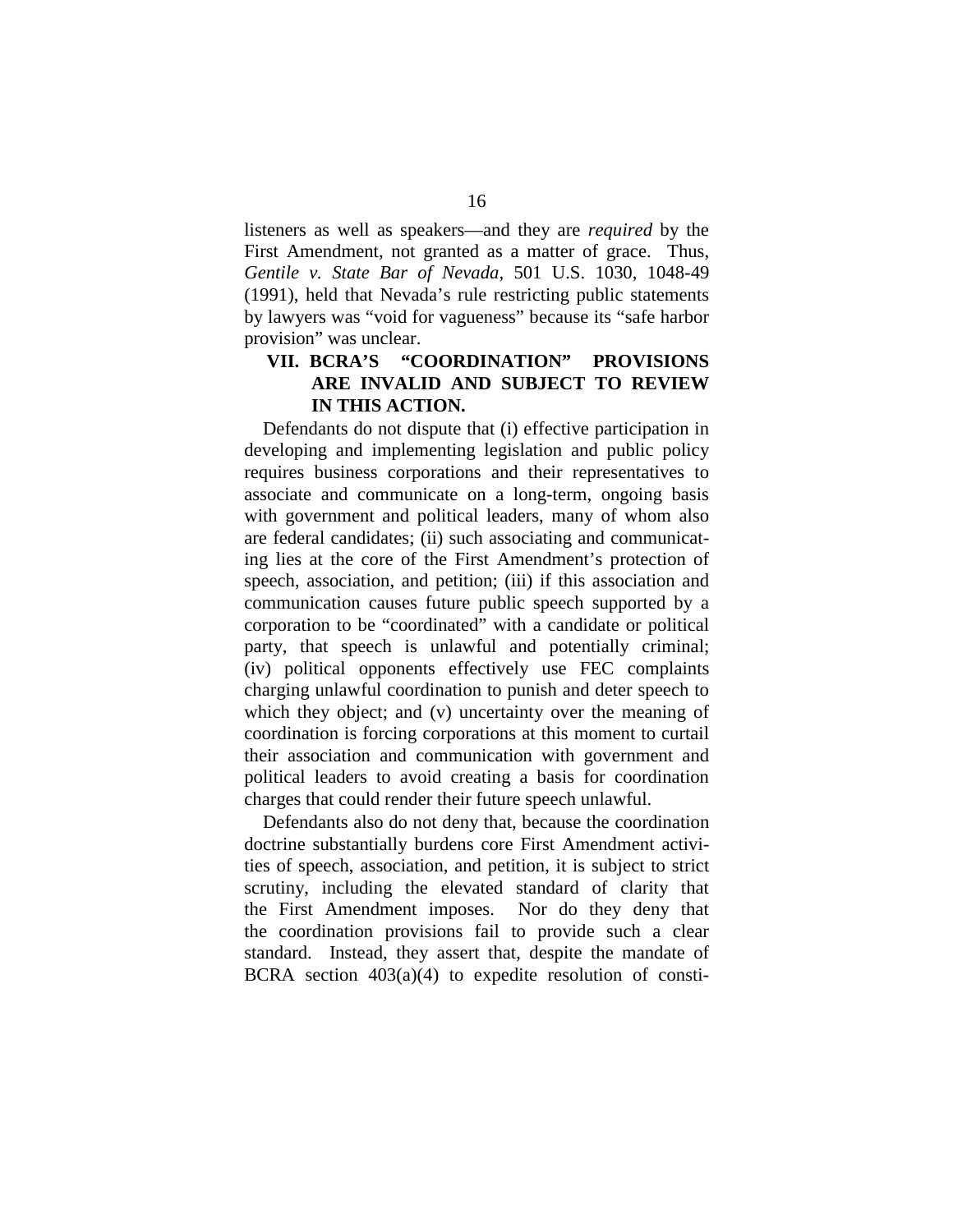tutional challenges to the greatest extent possible, this Court cannot now address the issue.<sup>14</sup> They are mistaken.

#### **A. BCRA's New Provision Restricting Coordination With Political Parties Clearly Is Subject To Review Now.**

BCRA section 214(a) adds a new and distinct provision under which expenditures made "in cooperation, consultation, or concert with, or at the request or suggestion of, a national, State, or local committee of a political party, shall be considered to be contributions." Since corporations cannot make such contributions, this new provision bans corporate expenditures that are coordinated with a political party. Today, corporations are curtailing communication and association with party leaders to avoid future charges of coordination.

The Business Plaintiffs, the AFL-CIO, and others challenged this new provision as unconstitutionally vague, and Defendants do not squarely contest that challenge. Instead, they argue that (i) the new provision uses the same statutory definition of coordination—"in cooperation, consultation, or concert with, or at the request or suggestion of"—that preexisting provisions used, and (ii) Plaintiffs have not shown that this standard is more vague with respect to political parties than with respect to candidates. FECBr. 123. These two points are both true and irrelevant.

This Court has not approved the prior statutory definition, nor has that standard been implemented without serious difficulty. To the contrary, the prior law spawned uncertainty and dispute, massive burdens on protected speech, and, ultimately, a narrowing construction by a district court and the FEC that sections 214(b) and (c) of BCRA now reject. *See* BPBr. 19-24, 44-46. If anything, the prior uses of this

<sup>&</sup>lt;sup>14</sup> The Intervenor-Defendants do not address the coordination issue at all. Presumably they intend to rely on the arguments presented at FECBr. 122-25.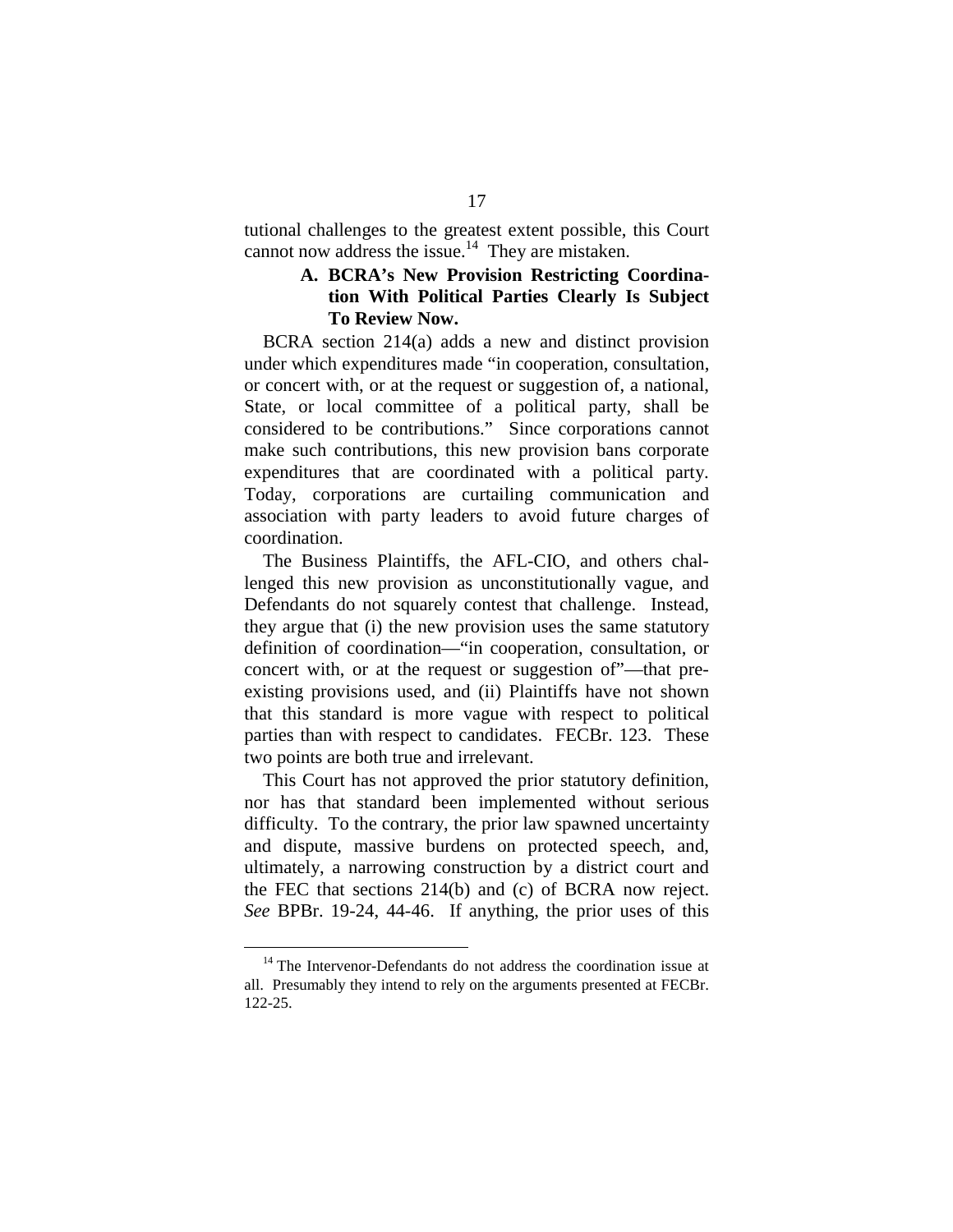statutory definition demonstrate that it falls far short of the clarity demanded by the First Amendment.

Perhaps BCRA's special judicial review provision may not allow this Court to reach out and strike down pre-existing provisions where the "in cooperation, consultation, or concert with, or at the request or suggestion of" standard appears. But that is no reason to reject Congress's mandate to resolve the constitutional challenge to the provision that clearly is before this Court. This Court regularly evaluates the provisions that are before it without insisting that all related provisions also be at issue. *See, e.g., Buckley*, 424 U.S. at 75-81.

Defendants argue that, in carrying out its duty to promulgate regulations to define coordination, the FEC might "alleviat[e] any uncertainty" as to what the statute means. FECBr. 124. But this Court never has held that the possibility of rulemaking precludes a challenge to the statute. And any such preclusion would be particularly unwise where, as here (i) the challenged statutory provision is self-enforcing, (ii) private parties who have a history of abusing similar provisions are free to file complaints directly under the statute, and (iii) Congress has mandated this Court to resolve such constitutional challenges as swiftly as possible.

Moreover, the content of the FEC's coordination regulations are not a mystery; they were adopted months before the district court ruled. Per Curiam, Supp. App. 155sa. If Defendants thought those regulations saved the statute, they were free to seek an opportunity from the district court to make that demonstration, but they did not. Nor did they respond to the Business Plaintiffs' showing that vagueness remained. BPBr. 46-48.

> **B. BCRA's Specification That Speech May Be Condemned As A Coordinated Contribution In The Absence Of Any Agreement Is Unconstitutional.**

Defendants do not deny that, read as a whole, BCRA sections 214(a)-(c) establish that "coordination" may be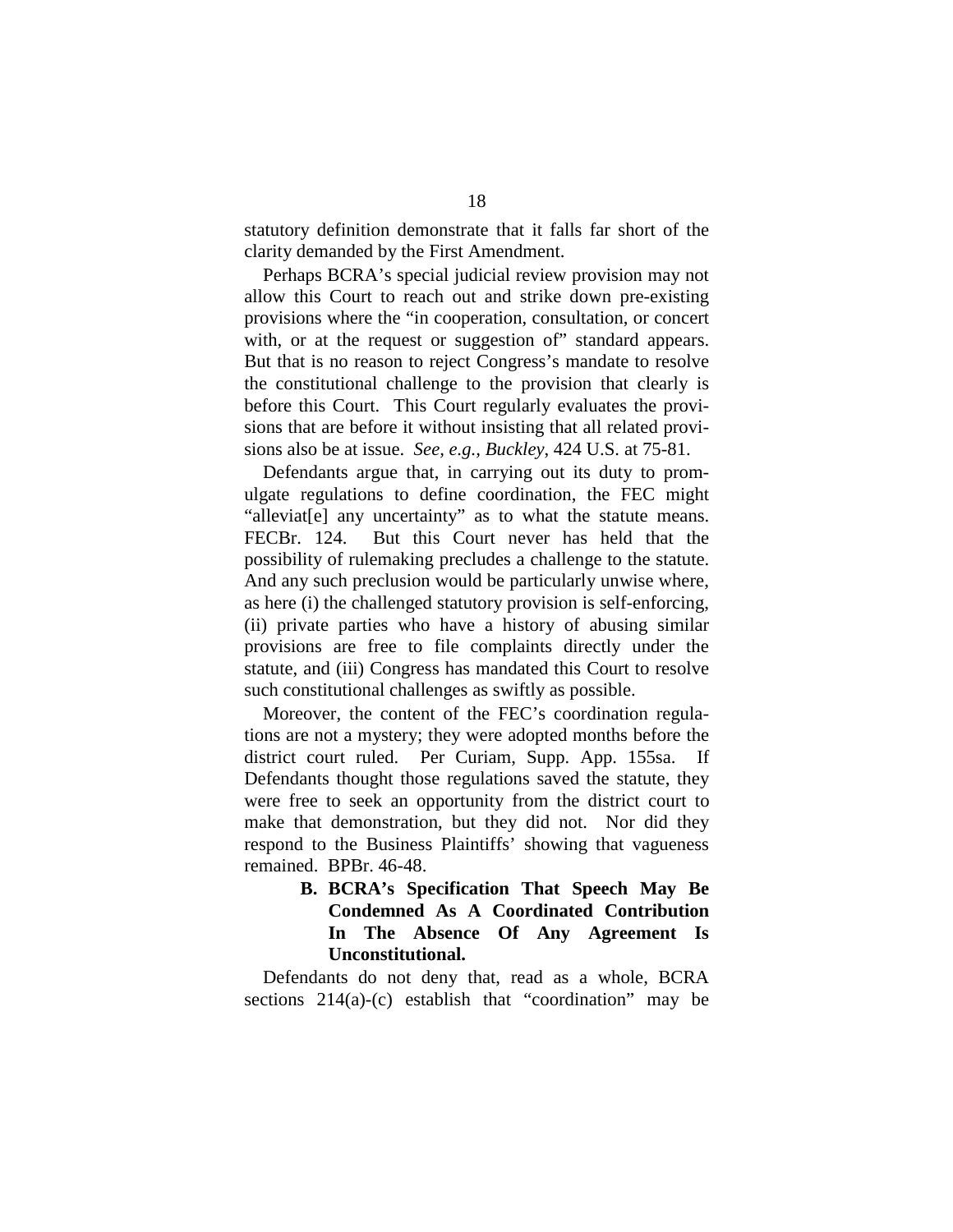found, and otherwise fully protected independent speech may be condemned as an unlawful contribution, even though there is no element of agreement between speaker and candidate, campaign, or political party. BPBr. 46 n.29, 49. Nor do Defendants make any attempt to explain how such a result can be squared with the basic theory of the coordination doctrine—that spending for speech pursuant to an understanding with a candidate is the functional equivalent of a contribution. BPBr. 44. Instead, Defendants simply assert that "FECA has long provided . . . that expenditures made 'at the request or suggestion of' a candidate will be treated as contributions to that candidate." FECBr. 124-25. Once again, the statement is both true but irrelevant. If FECA's phrase "at the request or suggestion of" did not call for some element of agreement, it was unconstitutional, but that does not change the fact that BCRA's express preclusion of any element of agreement also is unconstitutional for the same reason. *See* Henderson, J., Supp. App. 393sa-94sa.

In fact, the phrase "*at* the request or suggestion of" means something more than a mere temporal sequence; it is different from the phrase "*after* the request or suggestion of." And that difference is the existence of an agreement or understanding. The importance of this point is demonstrated by what happened with The Coalition in the late 1990s. As is described in the Business Plaintiffs' Brief (at 20-21), a key basis for the charge of coordination brought against The Coalition was that, shortly after the AFL-CIO announced its ad campaign, Congressman Boehner gave a public speech in which he supposedly urged business interests to respond. In fact, there was a dispute as to what he said, but, more fundamentally, the members of The Coalition were unanimous that the need for a response was obvious and that, regardless of what Congressman Boehner may have said, they were acting independently and not pursuant to any understanding with him. BPBr. 19-20. In other words, they may have acted after his suggestion, but not "at" his